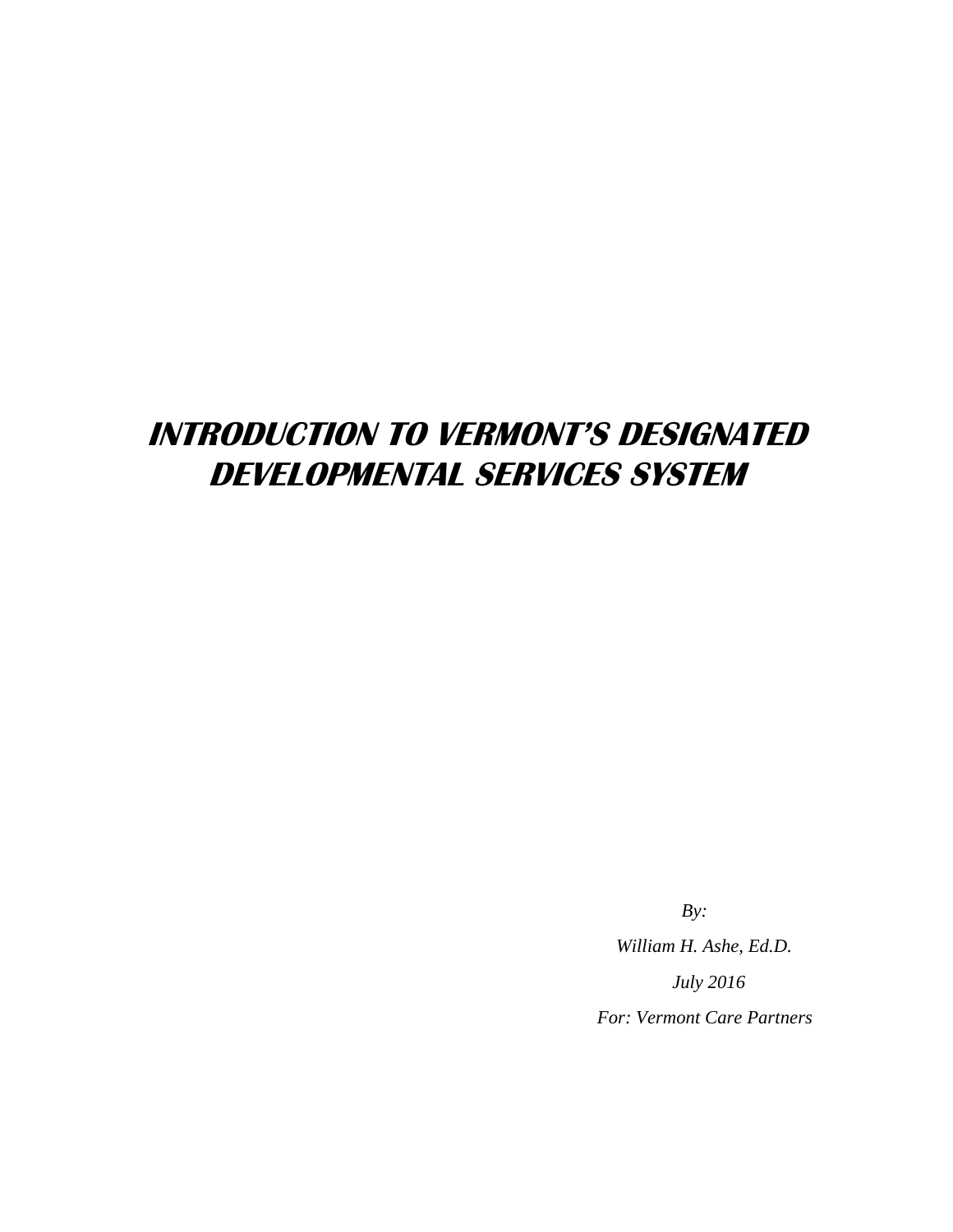# Introduction to Vermont's Designated Developmental Services System

William Ashe, Ed.D. July 2016

# Table of Contents

| <b>Executive Summary</b>                                                                                                                                                             |                                     |                                                  | $1 - 4$   |
|--------------------------------------------------------------------------------------------------------------------------------------------------------------------------------------|-------------------------------------|--------------------------------------------------|-----------|
| Section 1. DS System: Setting the Context                                                                                                                                            |                                     |                                                  | $5 - 11$  |
| Case Study 1: Jeffrey McCarthy<br>Case Study 2: Diane Bevins                                                                                                                         | $5 - 9$<br>$9 - 10$                 |                                                  |           |
| <b>Section 2. DS System: Evolution of Services</b>                                                                                                                                   |                                     |                                                  | $12 - 14$ |
| Section 3. DS System: Values, Outcomes, and Costs                                                                                                                                    |                                     |                                                  | $15 - 20$ |
| Developmental Disability Act<br><b>Outcomes</b><br>What Does the DS System Cost                                                                                                      | $15 - 17$<br>$17 - 19$<br>$19 - 20$ |                                                  |           |
| Section 4. DS System: Practice and Regulatory Framework                                                                                                                              |                                     |                                                  | $21 - 22$ |
| Section 5. DS System: The Social Model of Support and Care Coordination                                                                                                              |                                     |                                                  | $23 - 27$ |
| Agency Roles and their Connection to the Broader Community<br>Social Determinants of Health<br>Why are Services in Developmental Services Long Term<br><b>Specialty Health Homes</b> |                                     | $23 - 24$<br>$24 - 25$<br>$25 - 26$<br>$26 - 27$ |           |
| <b>Summary</b>                                                                                                                                                                       |                                     |                                                  | $28 - 31$ |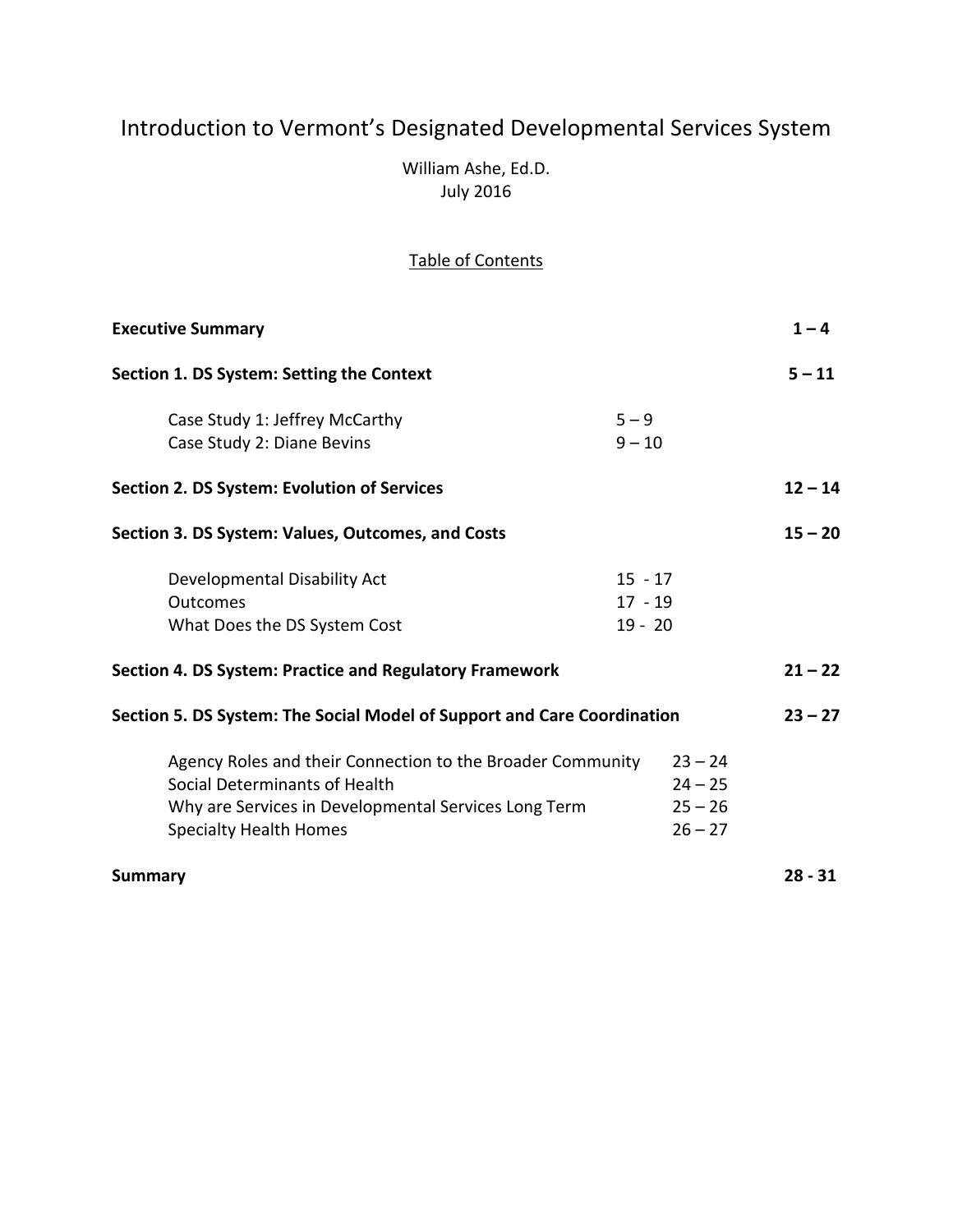# Introduction to Vermont's Designated Developmental Services System

# Executive Summary

This paper is written to provide an overview of the system that provides services and supports for persons with a developmental disability in the State of Vermont. These services are currently funded and overseen by the Vermont Department of Aging and Independent Living which is part of the larger Agency of Human Services. The majority of funding within this system are Medicaid dollars that are expended according to Vermont's Global Commitment Waiver as approved by the Federal Government.

## Developmental Services: What is it, Who Benefits, and What Services are Provided

Developmental Services (DS) are long term care services, and as such people who enter the DS System will generally require supports throughout their lifetime. The needs of individuals within the system are highly varied ranging from relatively low cost support models, to people who are maintained successfully in community settings only with intensive levels of structure and assistance. People who enter the DS system are individually evaluated to assure that the service package offered an individual meets his/her needs as presented, providing only the level of assistance needed for the person to live successfully within a Vermont community.

The people who rely upon the developmental services system in Vermont are persons who have an intellectual or developmental disability. The average IQ score in the United States ranges from 90 – 100. The individuals served in developmental services have a measured IQ of 70 or below (unless on the autism spectrum), in conjunction with significant deficits in what is referred to as adaptive behaviors. These deficits must have occurred prior to the persons  $18<sup>th</sup>$  birthday. According to the American Association of Intellectual and Developmental Disabilities, in their discussion of developing of a tool to measure these adaptive behaviors:

Adaptive behavior is the collection of conceptual, social, and practical skills that all people learn in order to function in their daily lives. DABS [Diagnostic Adaptive Behavior Scale] measures these three domains:

- Conceptual skills: literacy; self-direction; and concepts of number, money, and time
- Social skills: interpersonal skills, social responsibility, self-esteem, gullibility, naïveté (i.e., wariness), social problem solving, following rules, obeying laws, and avoiding being victimized
- Practical skills: activities of daily living (personal care), occupational skills, use of money, safety, health care, travel/transportation, schedules/routines, and use of the telephone

These adaptive skill areas are the ones that all of us rely upon in order to live our lives safely. People who are significantly deficient in these areas do not have skills that are sufficiently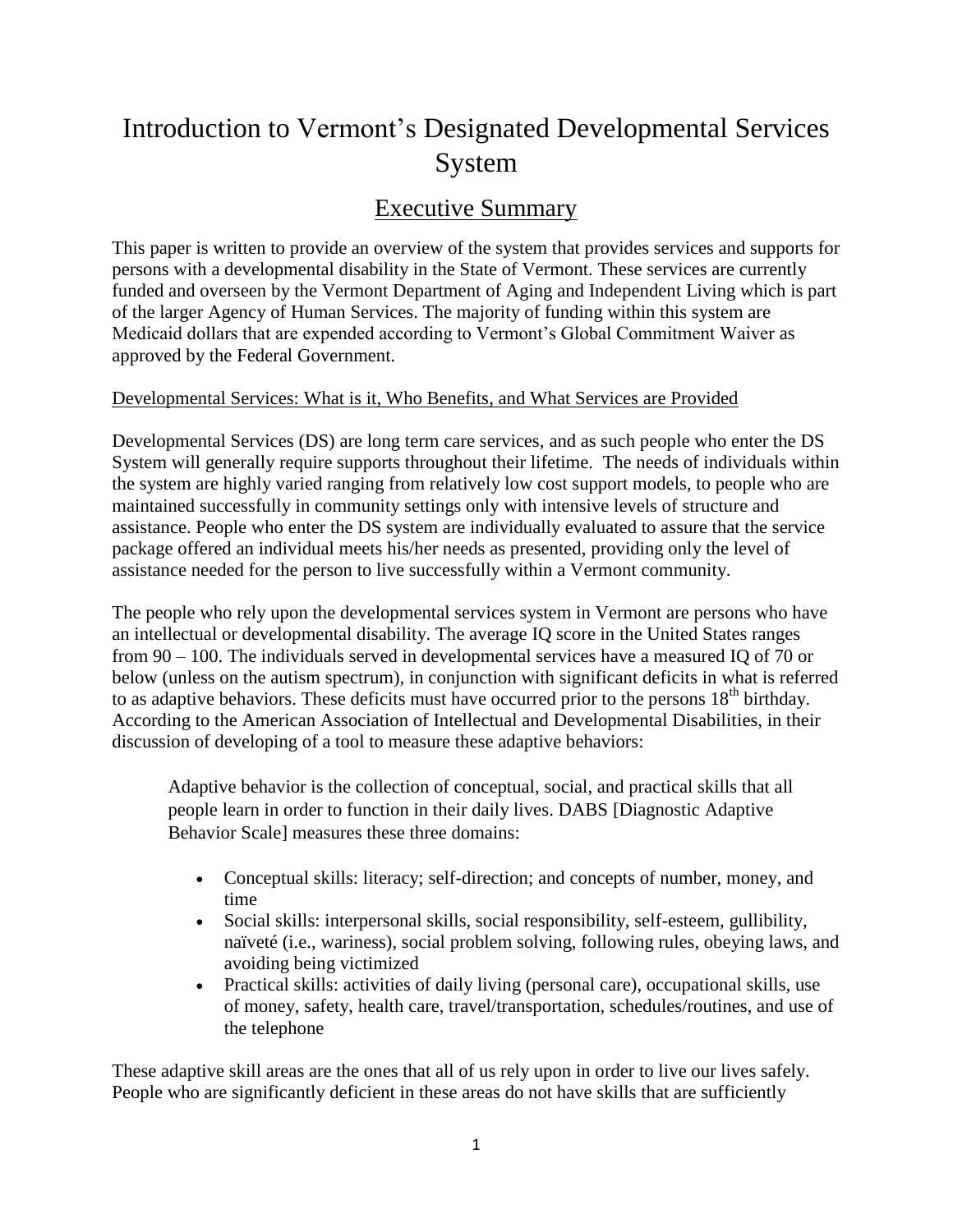developed to allow them to live safely without the assistance of others. These individuals are also persons who have difficulty learning these skills, along with difficulty generalizing these skills across different environments. For some people this means they need total assistance in most if not all of these adaptive behavior areas. For others the need for assistance may be limited to a few areas, however, without this assistance, the individual is unable to demonstrate skills that enable them to live safely in their community.

The Developmental Services System in Vermont is based upon the needs of each individual who is served. Depending upon these needs, services that may be provided include the following categories:

- Case Management: Assistance in assessing need areas and determining strategies for addressing each need area through a Person Centered Plan. Assistance in locating and recruiting resources that are able to meet the needs as assessed. Coordination between the individual and the community resources being relied upon. Periodically updating the Person Centered Plan to assure it remains relevant.
- Home Supports: Either providing supports to an individual or family to enable the person to remain in his/her own home, or providing a residential option for the person within the community. This may include locating a person who will share their home with the person who has the disability, staffing a person within an apartment setting, or placing the person within a group home setting. The selection and design of the residential model is based upon the assessed needs of the person.
- Employment Supports: Generally staff supports that assist a person to locate a paid job in the community, and supports to assist the person as needed to learn and perform the job to the expectation levels of the employer.
- Community Supports: Assistance to support the person in learning how to access and use the resources that his/her community offers, including ongoing staff supports to assure that the individual is able to utilize community resources in an appropriate and safe manner.
- Clinical Supports: Based upon the needs of the individual, clinical supports may include psychiatric consultation, behavior support, therapy support, or other clinical services that are essential for the person to live in his/her community safely.
- Respite Support: Supplemental resources to augment or provide relief for a primary care giver(s) to assure that care provision is stable over time.

## Flexibility in Funding

Currently the funding model used in the DS system is a bundled payment model which enables individual funding packages to be developed that are capable of addressing an individual's specific needs. Everyone is different, and a one size fits all model of funding, or only authorizing certain services within the framework of a fee for service funding system, would functionally eliminate the ability to organize services in a manner capable of meeting the needs of people in a holistic and interdependent manner. The funding must be flexible and be able to bend when the needs of a person change. The current funding methodology used in DS is progressive, functional, and effective. It should be the funding model looked to by healthcare reformers who desire to focus on valued outcomes as the basis for payment reform.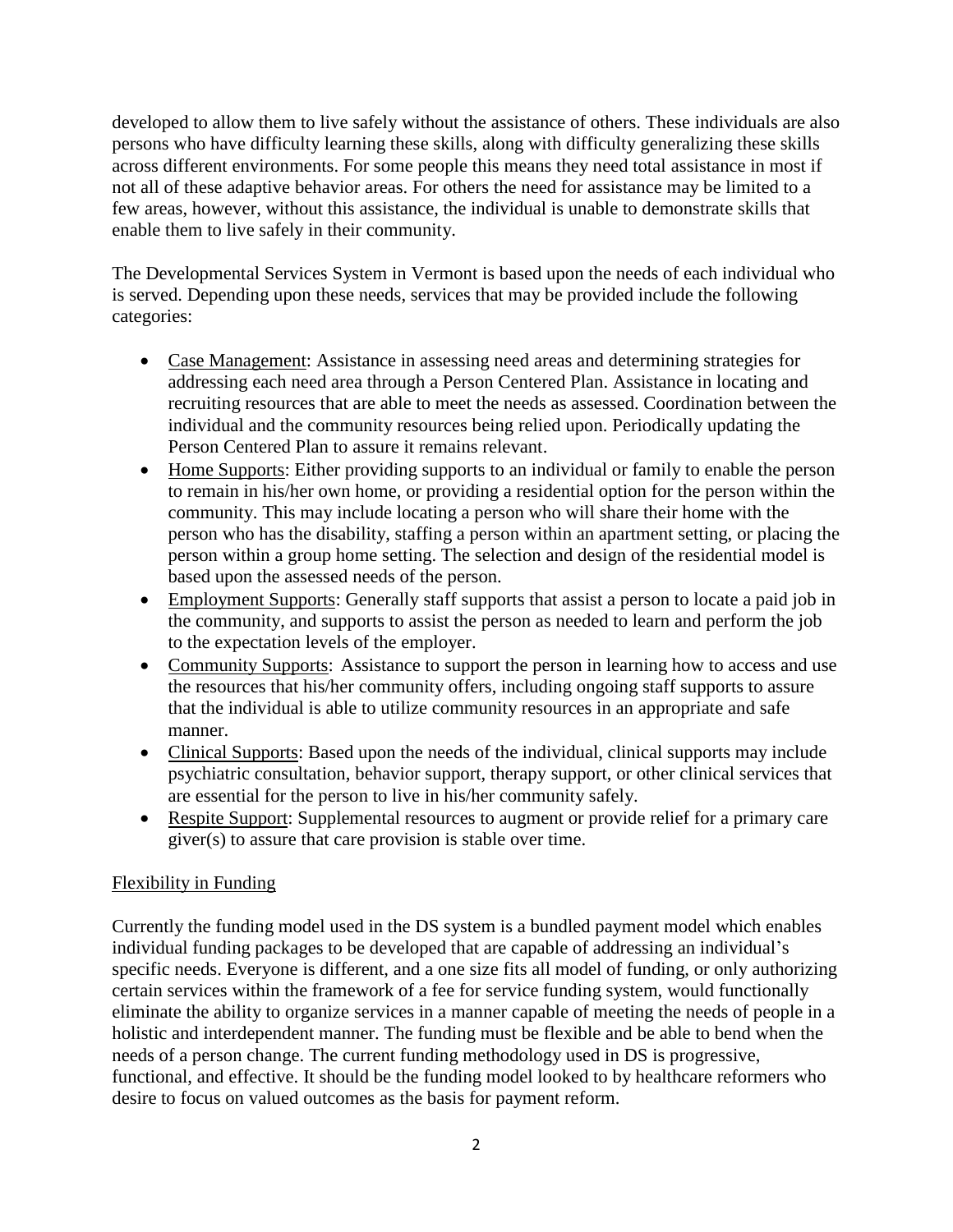#### Organization of the Paper

Vermont has progressed through a number of program model iterations, and based on these experiences, Vermont has come to understand that effective services and supports must be based around the unique needs of every individual needing assistance. Consequently, the Vermont DS system has been designed to provide support services that are based on "person centered planning" approaches. People are "whole beings" and effective supports must be conceptualized through the lens of "holism", recognizing that all aspects of the person function within an integrated web of interdependencies. It is these interdependencies that must be understood and considered for the person to be healthy within his or her community. If a person with a medical condition is lonely, or without economic means to live in a safe environment, or does not possess the skills to live a safe and productive life absent supports of various kinds, then simply treating the medical condition will not improve the individuals overall health. These social determinants of health must be a central part of the overall service approach in order for successful outcomes to be realized.

This paper is separated into sections for ease of reading. Section 1 presents two case studies to assist the reader in understanding the types of circumstances faced by families who reach the point of needing assistance from a public system in order to care for a family member with a disability. These case studies are provided as examples only, and as will be seen, each are very different. This is important in the sense that all situations are unique, and must be evaluated and understood from these unique perspectives. There is a common theme between them, however, and this is the absence of an adequate support network around the person with a disability that can enable them to live safely and successfully within the communities of Vermont. Using case studies in this manner is a way to provide the reader with a broader understanding of why a public system is even necessary. Further the case studies are intended to present the context within which services and supports for people with disabilities are designed and implemented.

Section 2 provides a brief overview of how services for people with intellectual and developmental disabilities have evolved over time. People with such disabilities have been part of all populations throughout history, and have been recipients of the societal responses, of the time, for how people with such disabilities should be treated. While this section is not intended to be a deep analysis on each iteration of societal response, a brief overview of how services arrived at the present day structure in the United States is relevant to the contemporary work of practitioners and social planners.

Section 3 provides the reader with information about the values and principles that underlie the DS system in the State of Vermont. As the closing of the Brandon Training School in 1993 represented the formal shift and commitment to embracing a community based system of care, a great deal of thought was given to what a full community based system of care should look like. This process involved stakeholders from across Vermont and resulted in legislation known as the Developmental Disabilities Act of 1996. This legislation has served as a guide and framework for the evolution of community based services in Vermont from the mid 1990's to the present day. Vermont has been, and continues to be a national leader in the design and delivery of community based approaches.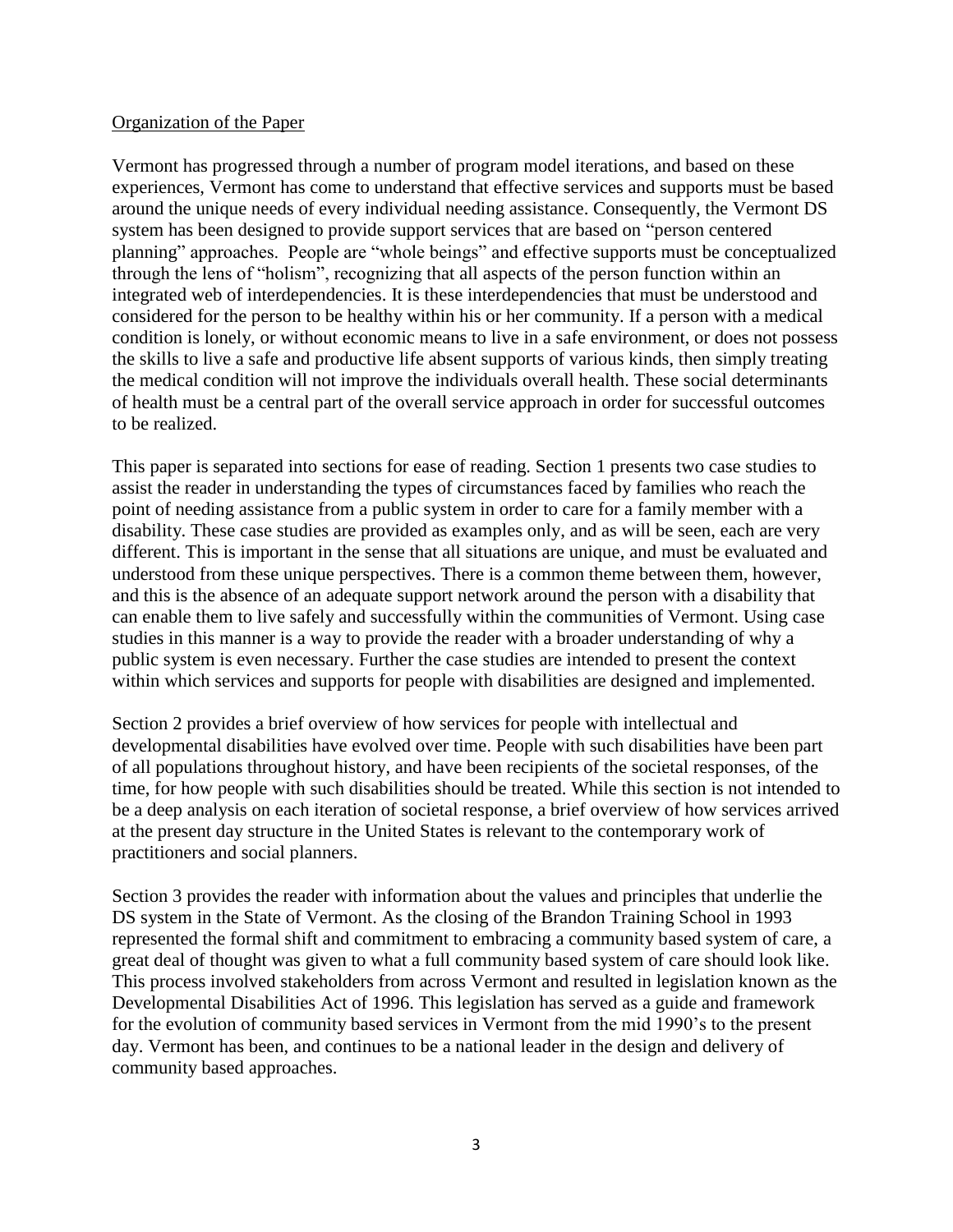Section 3 also provides information about service outcomes and about the costs of services. Most of the discussion about health care reform thus far has focused on the acute care system (i.e. medical care provided through hospitals, physician practices, etc.). The developmental services system in Vermont is a long term care system although it is commonly thought that (due in large part to its reliance on Medicaid for funding) it will be included in the overall planning for health care reform. Among the things that make the developmental services system highly unique in this discussion is that people who are supported by this system, for the most part, enter services not for medical support reasons, but for social support reasons. Certainly the people served through the developmental services system interface with the acute care system on an as needed and preventative basis, but these services are not the dominate need. These dominate needs remain in the social realm. This distinction is also true when compared to other long term care models such as nursing homes, where principally one enters a nursing home primarily for medical reasons. Another distinction with the developmental services system is the length of time that someone remains in services. When people need the supports of the developmental services system, these are typically lifelong.

Section 4 of this paper provides an overview of the current practice and regulatory framework in Vermont for how a person with an intellectual or developmental disability applies for services, and how decisions are made about the nature and amount of support a person ultimately receives. As will be seen in this section, not all people with an intellectual or developmental disability are approved to receive funded supports. Vermont uses a system of triage called "Funding Priorities". These priorities establish the need thresholds that must be met in order for a person otherwise found eligible for services in Vermont to actually receive them. For the most part these thresholds revolve around the degree to which a person's natural network of supports (primarily family) are able to provide the care, supervision, and support that an individual requires in order to be safe and successful with his/her community. In Vermont the actual services someone receives are unique to the particular needs of the person. Vermont does not take a "one size fits all approach" to service design and delivery.

Section 5 begins a discussion of the social model approach to wellness and how the agencies that support people with intellectual and developmental disabilities develop service strategies that are based upon the social determinates of health. In this section the interdependencies between these social determinants and the resulting effect on one's overall state of physical health will be emphasized. The relevancy of this socially based approach to the broader notion of health care cost containment through a wellness model methodology is also presented. People who use health care resources are not individually driven in their lives by the goal of "bending the curve" in health care spending. When people feel they need access to health care for themselves or for a family member, their interest really is in having that need satisfied. People also are likely not to share the perspective that their personal use of health care resources may at times not be justified. The wellness approach promoted in this narrative recognizes that physical health is influenced greatly by the strength and stability of the persons overall life. One of the outcomes of this approach is to balance the utilization of resources designed for physical health by assisting a person to achieve stronger supports, connections, and overall wellbeing across all life domains.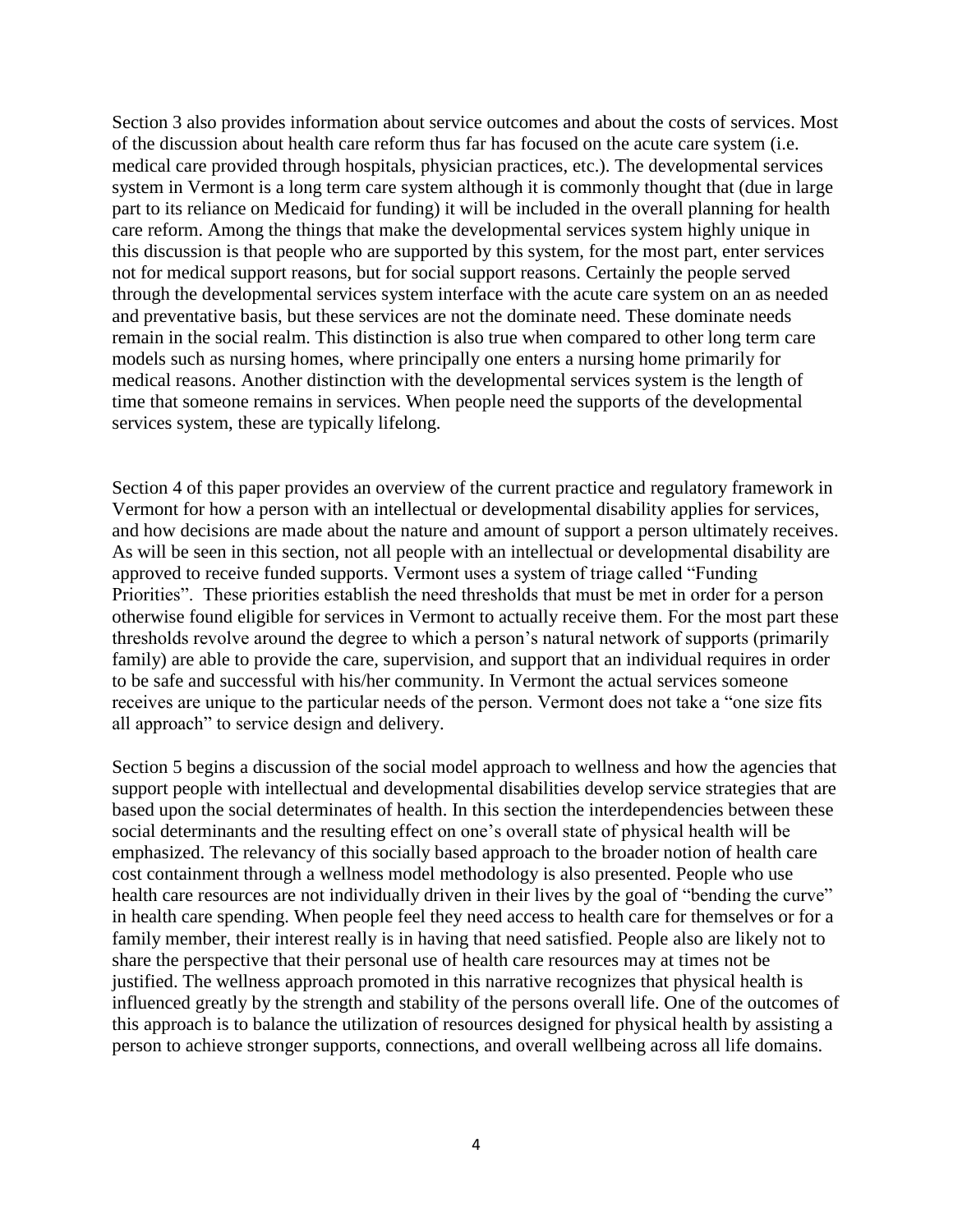# SECTION 1

#### DS System: Setting the Context

There are over 4000 people receiving supports through the developmental service system in Vermont, each of whom have unique stories and a unique set of needs. The two case studies that follow are typical examples how one's circumstances lead to a reliance on the publicly funded system. While these examples are very different they both come to the public system with the shared characteristic of an inadequate personal support system capable of providing the necessary support and supervision to live a safe and successful life. **These Case Studies, while built upon the actual experiences of numerous individuals, are not real people. The names used in the Case Studies were selected randomly. Any resemblance to specific individuals or families is completely coincidental.**

#### Case Study 1: Jeffrey McCarthy

The McCarthy's have a long history in Vermont, having run a family farm in the middle of the State since the early 1900s. This farm, like so many others has been a family based operation, passed down from one generation to the next. This dairy farm was a vibrant enterprise for most of the  $20<sup>th</sup>$  century. The majority of the work on the farm was provided by family members, with the occasional need to hire some additional help during the busy times of the year. No one was getting rich with this venture but the McCarthy's were strong and inter-dependent, and farming was an inter-generational passion for most of the members of the family.

In 1986, the eldest McCarthy son, Robert along with his wife Brenda gave birth to their second son. Jeffrey was born with Down Syndrome, and at birth the prospects of Jeffrey's surviving were quite doubtful. In addition to Down Syndrome, Jeffrey was also born with a serious cardiac abnormality that would require complicated surgery to repair. This defect, which is common for children born with Down Syndrome resulted in holes in the heart wall separating the major chambers. This news was a traumatic realization as Robert and Brenda were not the least bit prepared to have a child with Down Syndrome, let alone a child who also was challenged by a life threatening cardiac condition. They had no previous experience with Down Syndrome, or for that matter any other disabling condition. They did not know what to expect. They had little concept of what Jeffrey's future would be, or even if he would have one. Then there was this issue of the heart defect. The Doctor's told Robert and Brenda that the heart could be repaired, but even with the repair it was likely that Jeffrey would be a lifelong burden, never being able to thrive in the world, probably needing close to total care. An institutional placement was suggested as a possible alternative, assuming that Jeffrey had the heart surgery and survived. The option of not treating the heart condition was mentioned as a possibility which would of course lead to Jeffrey's eventual death. Couched within this option was the suggestion that Jeffrey's passing may actually be a blessing as his death would be from natural causes, and that the family and Jeffrey would avoid a lifetime of burden and despair. Robert and Brenda were told that raising a child with Jeffrey's disabilities would be enormously expensive and would permanently alter their future. They were encourage to begin thinking about an institutional option such as the Brandon Training School.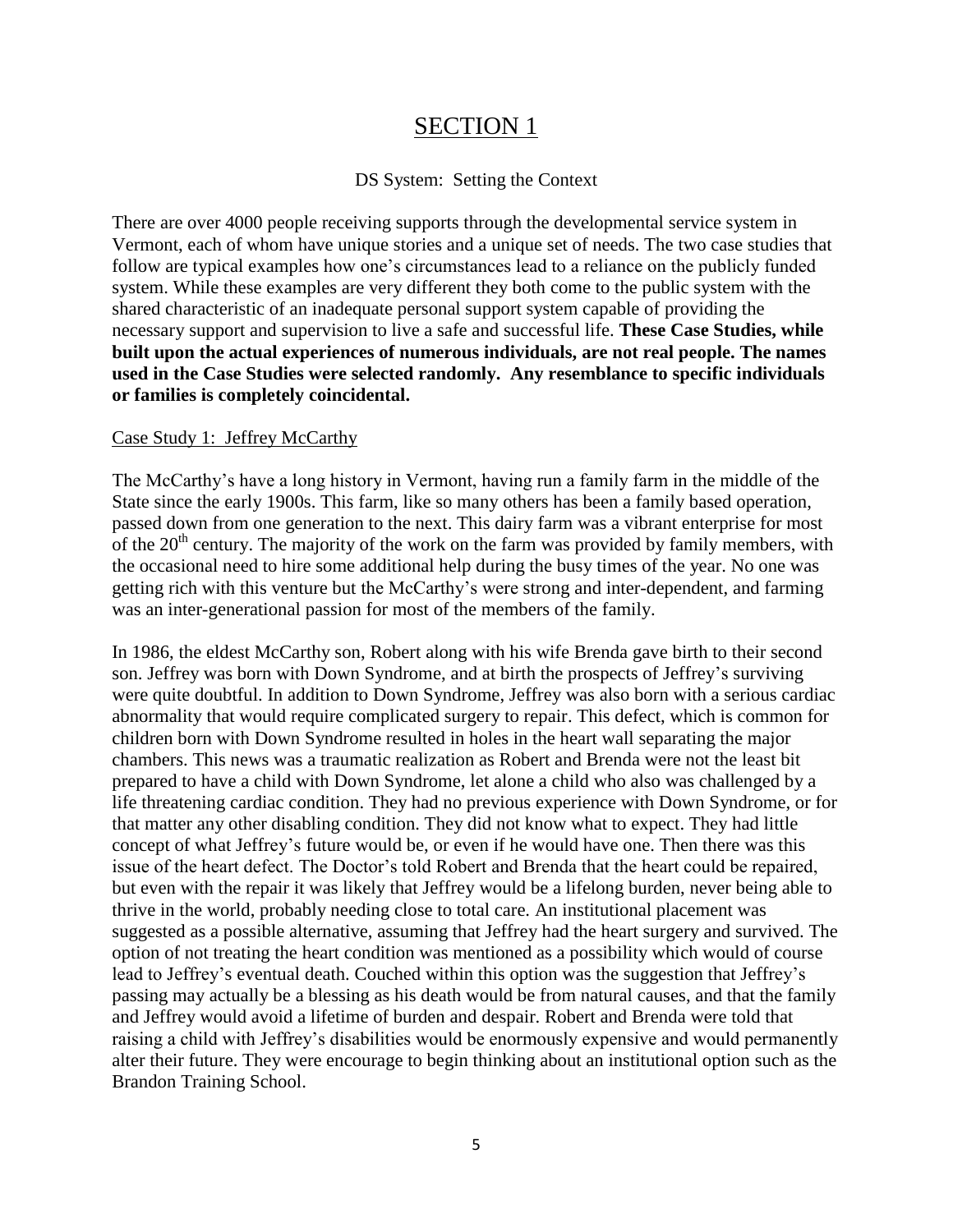After some private conversations that included other family members, Robert and Brenda decided that Jeffrey would have the surgery, and that they would deal with future events and struggles as they came. This decision, while heart wrenching, did not take them long to make.

With the cardiac issue resolved, Jeffrey's early life was not plagued by life threatening medical conditions. However, the level of care and supervision that Jeffrey needed was far different than other children. Developmental milestones were not achieved in similar timeframes, and Jeffrey was not developing any skills to use his environment safely. By age 6 Jeffery was still in diapers, had no reliable language, was able to walk but with an unsteady gait, was not safety aware in any setting, and would not sit in one place for more than a minute or so at a time. In addition to these needs, Jeffrey would become very violent when redirected away from something of interest to him. The violence which emerged early in Jeffrey's life was becoming much more difficult as Jeffrey was getting bigger and stronger. When he was little, his mother could literally pick him up and move him to a safe area. Now at 6 years of age Jeffery was too big and too strong. Even at age 6, it was at times impossible for a single person to contain Jeffrey when he became angry, and these events were now occurring on a daily basis. They at times were predictable, and at other times seem to come out of nowhere.

As Jeffrey aged these episodes were getting more intense. The biting was the worse. Jeffrey seemed to have enormous stamina when these events occurred. He would rage unabated at times for 30 minutes or longer. Robert and Brenda were reaching out for help but there was little assistance available to them. There were times that Robert and Brenda wondered if the decisions they had made when Jeffrey was first born were the right ones. Their lives were increasingly being dominated by Jeffrey and his intense needs.

One of the only breaks Robert and Brenda were getting was the 4 - 6 hours each weekday when Jeffrey attended his school program. This allowed both Robert and Brenda to increase their attention to the duties of the farm. This was also becoming more challenging as the financial pressures of running a small farm in Vermont were themselves becoming way more unmanageable. They were falling behind on some of their payments and were not in a position to maintain and replace a lot of their aging machinery. They were not alone. Small family farms all across Vermont were struggling and many were going out of business. Robert and Brenda wondered if this would be their future as well. The world was changing rapidly and competing with large conglomerate operations was becoming impossible. The McCarthy's were needing to make some very difficult decisions in the near future about how to generate an income that could support their family.

While Jeffrey was in school, the challenges that Jeffery posed there were very much similar to the ones Jeffery was experiencing at home. The school believed that Jeffery was incapable of being in a regular classroom so they had created a separate space within which he was expected to spend his day. The school had hired a full time aide to be with Jeffrey but this person did not have any specialized training prior to this assignment. There had been some in-service training which had helped considerably, and there was a special education teacher who was available to the aide. This teacher was responsible for the creation of the daily educational plan, but she did not work with Jeffery directly. There was also a limited amount of direction provided by school consultants (behavioral and speech primarily), who had prescribed specific programmatic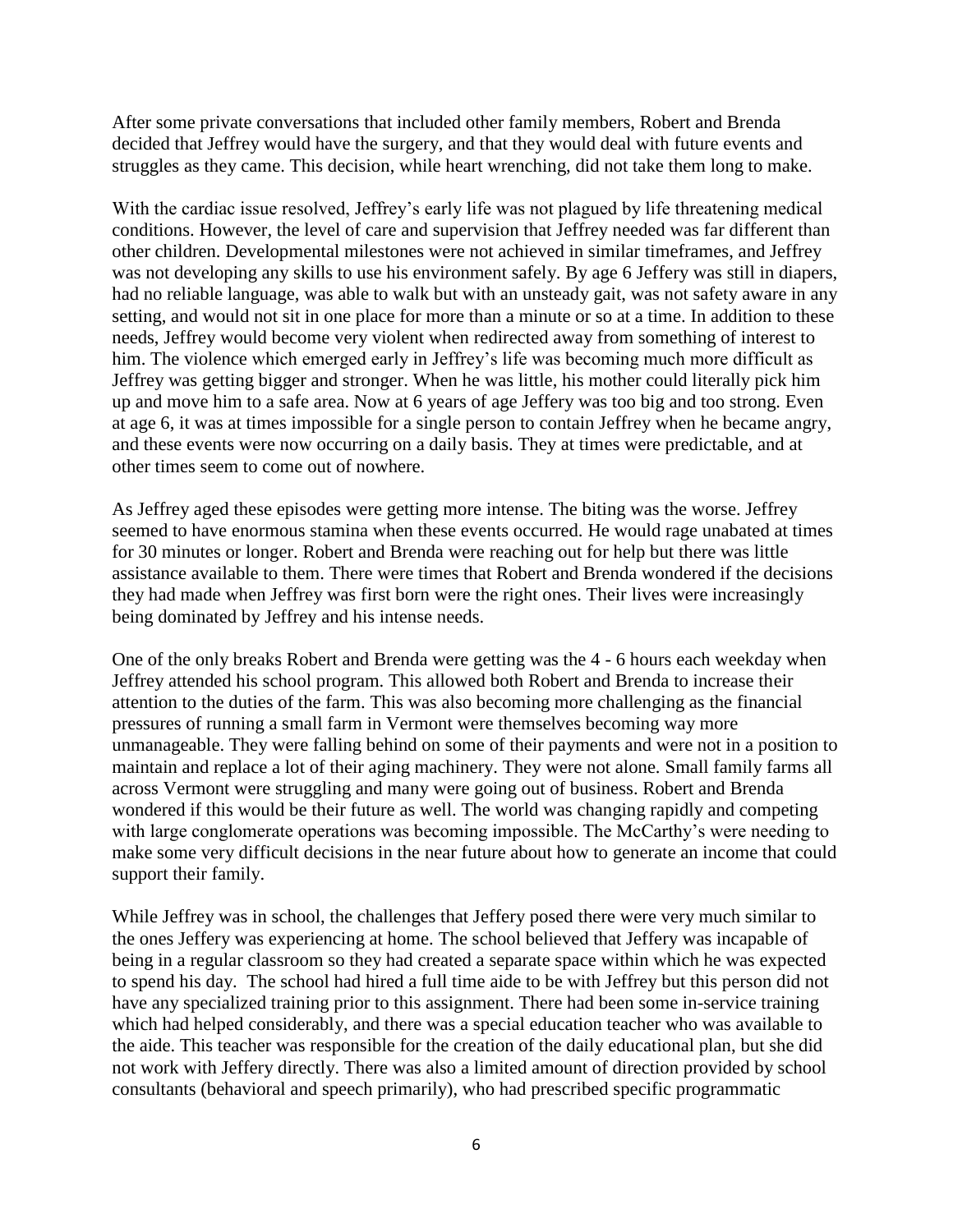approaches when working with Jeffrey. These were helpful but at times very difficult for the aide to follow. Further, the aide was not feeling that she was really seeing any changes in Jeffrey's knowledge and abilities.

As was true in the home, Jeffrey's behavior was the most difficult. When Jeffrey would "go off" it was necessary for the in-school crisis team to be notified. This "code red" would result in at least two male school staff members responding to Jeffrey's classroom area where he would be physically escorted to a special room into which he would be placed. The room was devoid of windows, sharp objects, and anything that could potentially be used as a weapon. The walls were covered with carpeting, and the lone door had a single small window through which Jeffrey could be observed. While the door was not locked, it opened outward thus giving the staff outside of the room the ability to hold it closed which prevented Jeffrey from exiting. The protocol was to keep Jeffrey in this area until he able to be calm for a minimum of 30 minutes. When this level of calm was achieved the plan was to transition Jeffrey back to his classroom area where his aide would resume his educational plan.

By age 10 Jeffrey had made some minimal gains. He had become toilet trained and this was a huge development, both at home and at school. While he was no longer in diapers, he still required someone in the bathroom with him to assist with essential hygiene care. He was also beginning to recognize some basic signs, although his communication was very limited and often quite unreliable. People working with him were encouraged about the evidence (as basic as it was) of some emerging language ability but no one had a clear sense of where this might lead. The people who knew Jeffrey well could anticipate his desires and interests far better than those who did not know him. His communication was highly idiosyncratic and very closely linked to his violent behavior.

At 10 years of age, it was now impossible for a single person to manage him when Jeffrey became violent. While still problematic, Jeffrey's behavior was better at home and this was due to the strong relationship that existed between Jeffrey and his family. Despite this, when these episodes did occur they were very violent, often resulting is some (mostly) minor injury along with significant property destruction. As in earlier years Jeffrey's stamina and commitment to these battles was significant, now often lasting for nearly an hour.

During the teen age years the struggles with Jeffrey continued without significant improvement. The school had finally convinced Robert and Brenda that Jeffrey could not be supported in the public school any longer due to his unmanageable behavior. They had arranged for Jeffrey to be served by an Alternative School that specialized in working with students with challenging behaviors. This program was more highly staffed than the public school which gave them the ability to physically manage Jeffery when he lost control. There was additionally some marginal success with Jeffery's communication (he had learned to vocalize some words), and was able to use a bathroom without assistance, but his behavior was still highly problematic. He was aging out of school based services and local agencies that worked with individuals with disabilities were becoming involved. School based services would discontinue when Jeffery turned 22 years of age.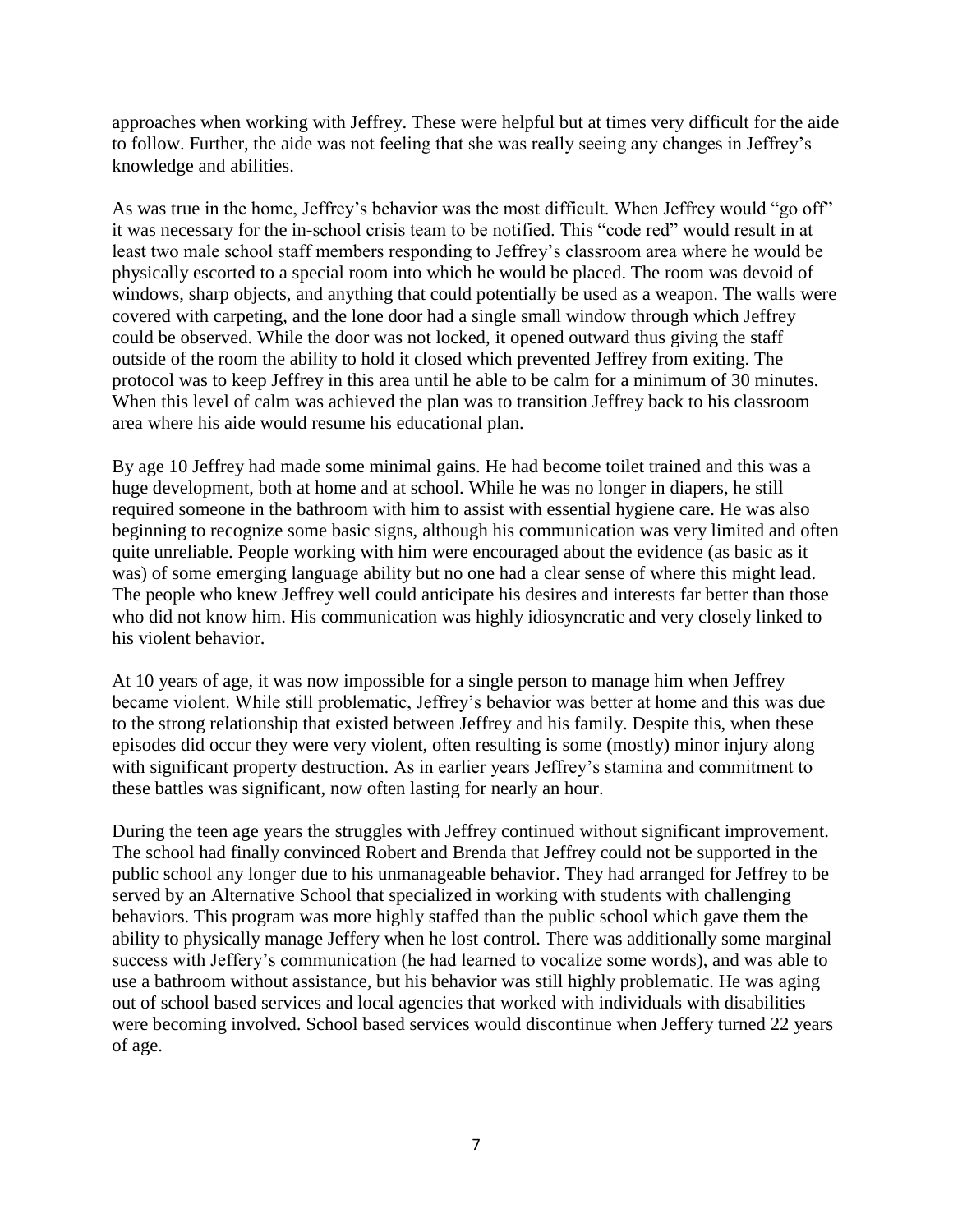Robert and Brenda held onto their farm for as long as they could. First in 2002 the economics of their small farm required Brenda to enter the work force. As a woman about to turn 50 with no real work history outside of farming, she was only able to find part time work for a low hourly wage. She had been able to piece together a couple of different jobs, and this income, as small as it was, assisted in allowing Robert to keep the farm going for a few more years. Finally in 2006 the McCarthy's needed to sell the farm. They were left with very little as the farm had been deeply mortgaged. They also had significant debt in addition to their mortgage. When all was said and done they had a small amount of cash remaining but this was insufficient to buy another home. They needed to move into an apartment along with Jeffrey.

Robert was able to find a decent job as a mechanic but his single income was less than what was needed to support the household. While Jeffrey was in school, Brenda's part time work schedule was for the most part coordinated with Jeffrey's school day, allowing her to work. As Jeffrey moved towards graduation, and with Robert's full time employment, it appeared increasingly likely that Brenda's ability to maintain a work schedule would be improbable once Jeffrey was no longer eligible for school. His aggressive behavior was still a concern and he was a young man who needed to be kept busy. He had some minor outside relationships while the farm was still operating, but now in this apartment setting there was no readily available assistance to help supervise Jeffery while she was working. Jeffrey's brother had relocated when the farm closed so he was no longer able to assist either.

In 2008, Brenda needed to quit her job when Jeffrey no longer could attend school. This loss of income placed increased hardship on the McCarthy's family. Robert sometimes worked long hours and often worked on Saturday as well. This limited Brenda's ability to find work but over time she was able to pick up part time hours at a local convenience store working during times when Robert would reliably be home. She had also been connected to a developmental disability program operated by the local Designated Agency. They had completed an assessment and had received funding for 20 hours of weekly respite support. The agency also had a case manager assigned to Jeffrey and this person was able to assist Brenda in locating some staff who were willing to provide respite care within Brenda's home. This enabled Brenda to secure more regular work hours which made things easier on her family financially. Jeffrey, however, was not doing as well. He was obviously bored as he had very little to do. The respite provider would take him out of the home, however, there was no routine to these events. What Jeffrey really needed was a job, but to manage this he would need a lot more assistance than what was available through the respite funding.

As challenging as their life had become the respite support and assistance the McCarthy's were receiving through the Designated Agency enabled Robert and Brenda to work enough hours to make it possible for them to make ends meet. They didn't have much left at the end of the month but their life was certainly acceptable. Jeffrey also was receiving a monthly SSI payment that assisted them in making all of their financial ends meet. Everything suddenly changed in 2014 when at the age of 67 Robert had a major stroke. This incident left Robert unable to speak, and he was paralyzed on his left side. Being unable to care for himself, or assist in Jeffrey's care, the full burden fell to Brenda. Brenda was not able to care for both Robert and Jeffrey. As difficult as the decision was, it was clear that a new living arrangement would need to be arranged for Jeffrey. Brenda approached the Designated Agency with the plea that they assist in finding an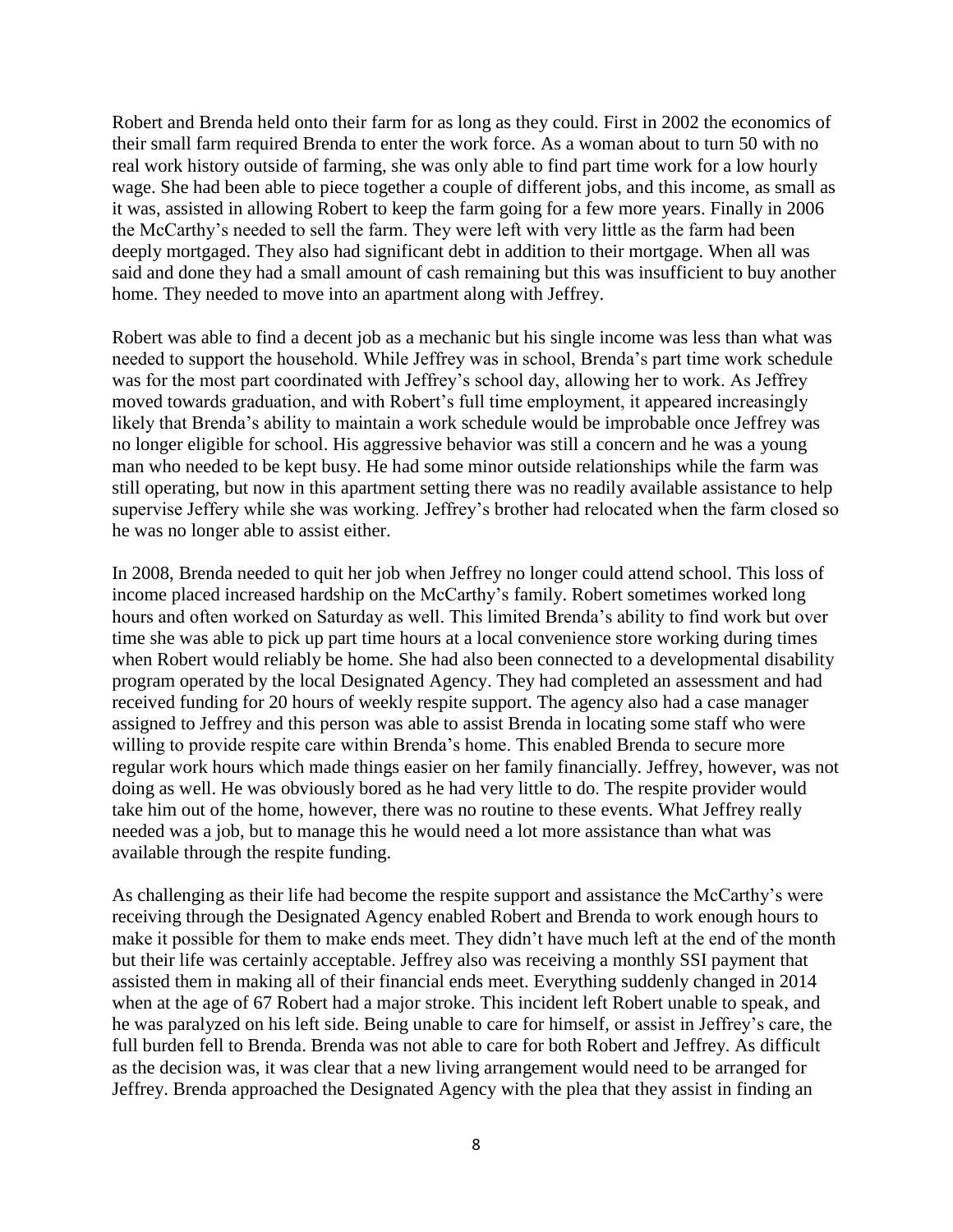alternative living arrangement for him. Jeffrey was in a situation where his only care providers could not care for him. Clearly he could not care for himself. The dire nature of this situation meant that Jeffrey's needs had risen to the State's funding criteria. A proposal for support was developed by the designated agency that included funds for a residential placement, respite support, time for structured use of his community, regular case management support, and clinical consultation to assist in the management of his challenging behavior.

#### Case Study 2: Diane Bevins

Diane Bevins is the daughter of John and Mary Bevins who reside in northern Vermont. John is an engineer working for a major construction company and Diane is an attorney practicing with a local law firm. Both John and Mary are successful in their chosen fields and they lead understandably busy lives. Diane, born in 1994, is their only child. Diane's birth was unremarkable, however as time passed there were discernable differences with Diane's early development. Diane did not seem to be progressing socially as indicated by her seeming lack of interest, limited responses to parent interactions, slow development of communication skills, and the emergence of some repetitive motions. Diane's physician was also concerned with these developmental signs and arranged for a formal screening that resulted in a diagnosis of autism just prior to Diane's 4<sup>th</sup> birthday. This diagnosis was very disheartening to the Bevin's, however both John and Mary were committed to providing every opportunity for Diane to receive the treatment that she needed in order to live a fulfilling life.

Diane's early behavior at home was very difficult to manage as she was very resistant to physical contact of nearly every kind. She was extremely difficult to console. Even simple things such as dressing and bathing were arduous tasks often including Diane lashing out by hitting, kicking, and attempting to bite. She would also become quite self-abusive biting her forearms and slapping her face. She would frequently ball her fists and strike herself on the side of her head just above her ears. She was the calmest when in her own room, mostly when she was alone. Her early speech development was also much delayed. She would at times scream at the top of her lung capacity for intervals of a half hour or more. Her ability or willingness to follow directions was very limited, and while physical touch was challenging for her, this was often the only way to get her to move from one setting or task to another.

Diane was able to receive services through her early childhood program and this included intensive training and support supervised by a professional with advanced training in Applied Behavior Analysis. This training was available for up to 20 hours each week from Diane's  $4<sup>th</sup>$ birthday through age 6. The benefits of this training were very significant, more in the first year than the second, but her progress over this period was such that John and Mary were comfortable with Diane being integrated within her regular school facilitated by the presence of a 1:1 aide. This aide was both trained and supervised by a behavior specialist. The orientation of the behavioral support offered Diane was one that emphasized positive reinforcement principles.

Throughout school, Diane gained significantly in her ability to communicate. She also became much more tolerant of having familiar people in her physical space. Her self-injurious behavior diminished greatly overtime as did those occasions of her lashing out against others. She clearly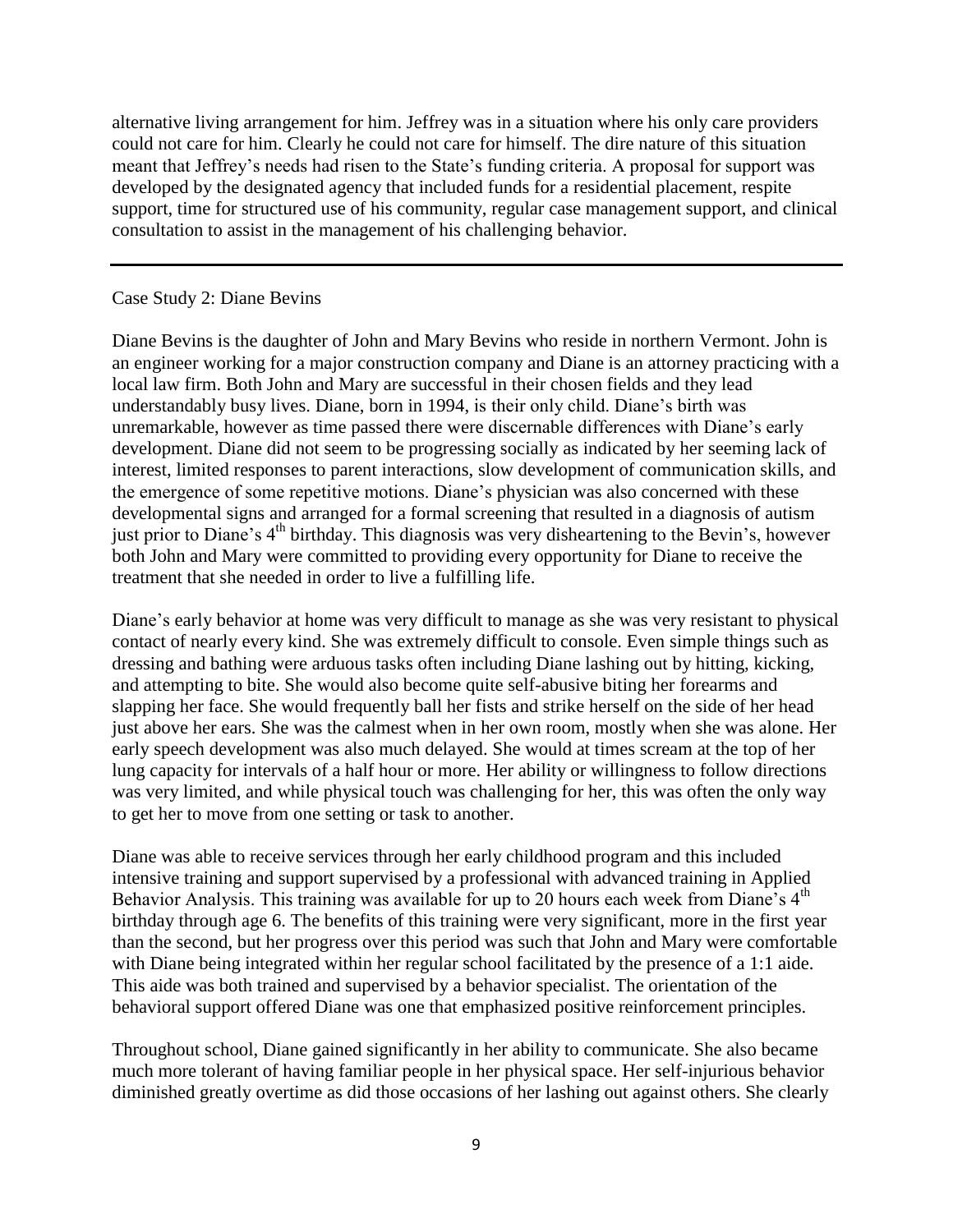preferred to be off to herself whenever possible and she very much avoided situations where there were loud noises or chaotic settings. She eventually developed the ability to use the bathroom independently but needed to avoid public restrooms. At home she was able to dress herself but needed assistance with selecting appropriate clothing. She needed bathing assistance and this was easily provided by her mother. Despite all of these gains, Diane still was not able to be left unsupervised for any substantial length of time. She did not demonstrate home safety awareness skills, and she was unable to make any meals for herself. She was also quite curious, and if left alone, she would be prone to venturing outside. Once outside she was at risk of wandering away. She was not street safe and would be very unpredictable around strangers.

Until Diana turned 6 and was involved in a full time school program, Mary had worked a very part time schedule for her law firm. When Diane entered school Mary felt she would be able to return to full time work. This was made possible because of an allocation of funds through the Children's Personal Care program. These funds enabled the Bevin's' to hire staff supports that would come into the home on a regular weekly schedule, timed for those hours when Diane was not in school and when Mary needed to be in the office. At times when Diane needed to be home from school due to illness, school vacations, or teacher conference days, either Mary or John would be able to adjust their schedules so that Diane was never without someone being with her. This was essentially the way that the Bevin's managed their lives with Diane up to the point that Diane reached the end of her eligibility for school services at age 22.

As Diane approached her  $22<sup>nd</sup>$  birthday plans needed to be put in place for Diane's support once she was no longer in school. As a 22 year old young woman, Diane remained in need of supervision as she was still not safe at home or in the community. She had made considerable advances over her school years and was now able to engage in basic conversation. She was not nearly as fearful of strangers, but she did not understand boundaries – particularly with people she did not know. This actually made her somewhat at risk without supervision being available for her. Her incidents of aggressive behavior towards others had all but disappeared, On occasion she would still exhibit some self-injury (i.e. biting and hitting her head) although these instances were generally limited to times when she was ill or otherwise under significant stress.

Both John and Mary had decided that they wished to have Diane remain living with them once Diane graduated from high school. To make this happen, however, Diane would still need regular in-home support while she was at home and her parents were at work. With the school's assistance, in concert with the local Designated Agency (DA), Diane had acquired a paid job for 18 hours a week doing light janitorial work within a local office building. This was a good match for Diane as the work environment was fairly quiet and predictable. Diane needed someone with her, however, as without this support she would not initiate and satisfactory complete her work tasks. Through the intake and assessment process of the DA Diane had been found eligible for Developmental Services. The DA prepared a proposal to the State of Vermont's Department of Aging and Independent Living. This proposal asked for 18 hours a week of job coach assistance, 20 hours weekly of regular respite support (covering the hours when both parents were working), and 24 days per year of overnight respite (2 days per month). The proposal also requested Service Coordination support for 2 hours weekly to be responsible for the development of a person centered plan, and to assist the parents in coordinating the various elements of this plan following the guidelines established by the State of Vermont.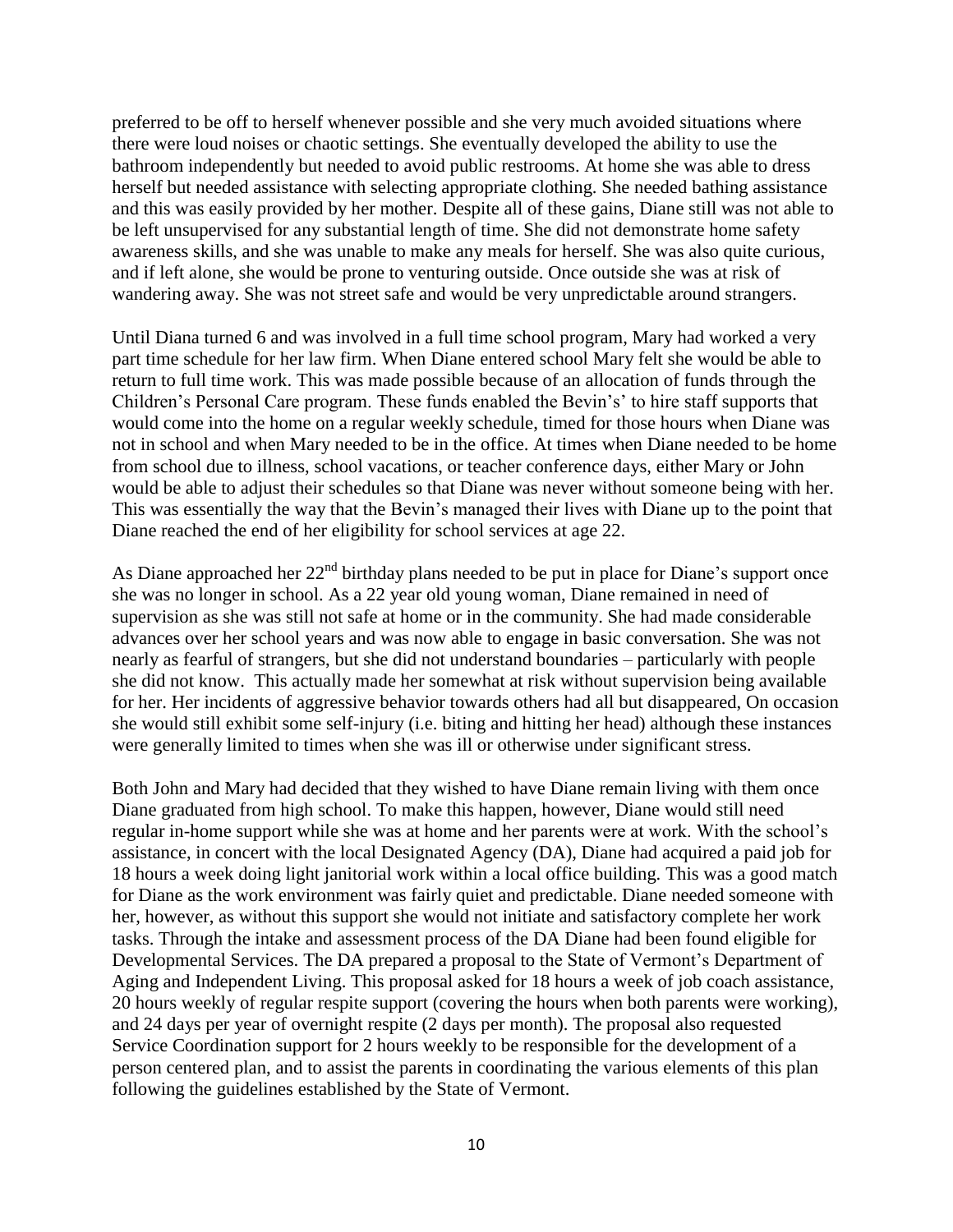These cases are typical for how people enter Vermont's DS system. Each story is unique with the common theme always being the lack of an adequate natural support system that is capable of providing care and supervision necessary for an individual who is unable to care for him/herself. This may happen when a primary care giver is no longer able to provide care as was true in the first Case Study. Or as in the second Case Study, there is a lack of resources and expertise to maintain someone within a partially intact support network. There are numerous other circumstances as well that also necessitate funding and support from a public system for someone to live safely and successfully within their community. Each of these must be assessed individually through a person centered process in order to determine the correct mix of supports to meet the individual's priority need areas.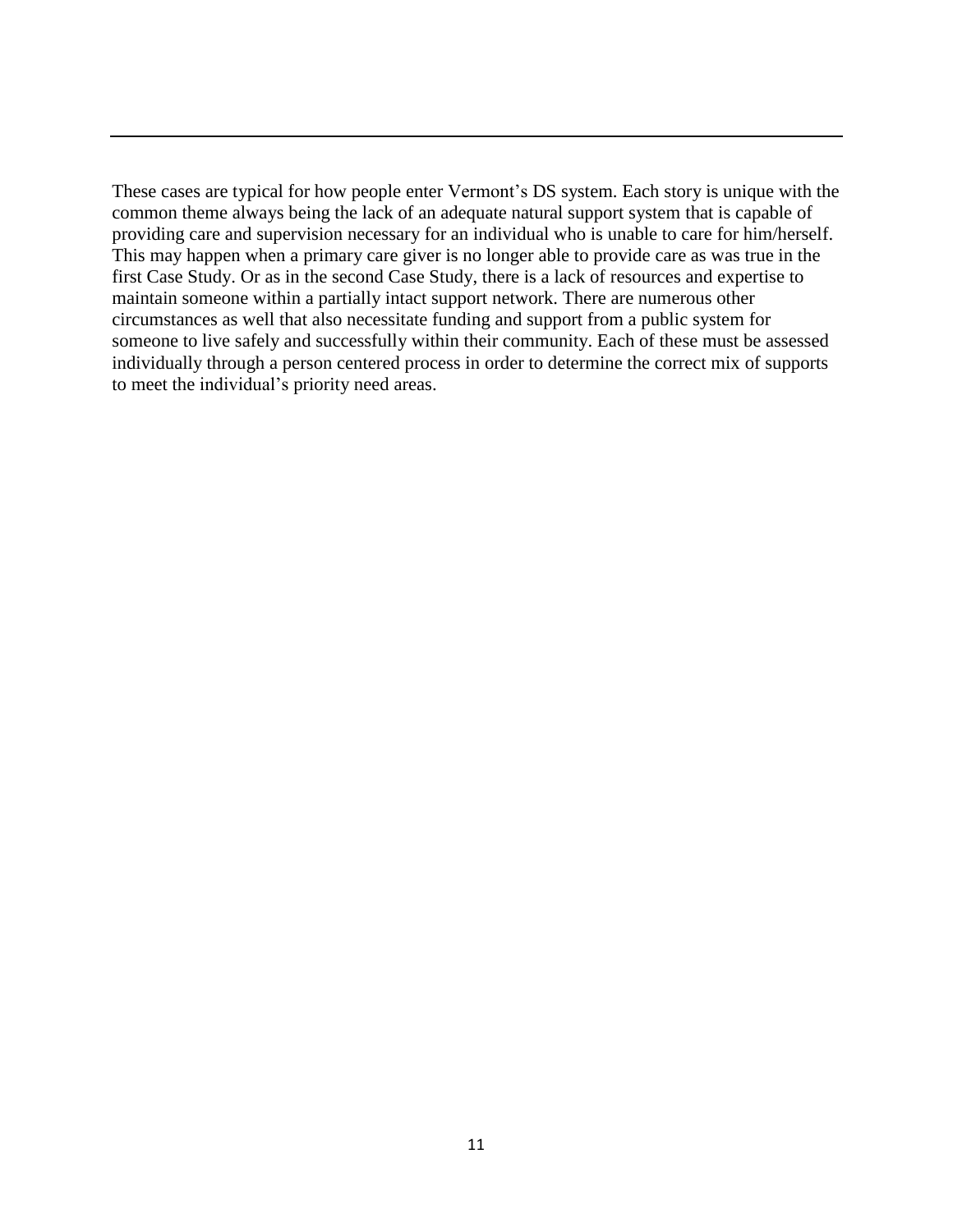# SECTION 2

### DS System: Evolution of Services

Currently in Vermont all services and supports for people with developmental disabilities are based within typical Vermont communities. Individuals may receive the support they need from their families, from friends, from supports provided from an agency, or a combination of these support types. The goal for all of these supports is to enable a person with a developmental disability to live successfully within the same communities as non-disabled persons, enjoying a lifestyle that is typical for the community within which the person resides. This community focus for supports is fairly new from a historical perspective, however.

Throughout most of the  $20<sup>th</sup>$  century the primary service option for persons with developmental disabilities who could not live on their own or with family, was an institutional option. (Note: until recently the terms Mental Retardation or the Mentally Retarded were used to label both the individuals being supported as well as the system that supported them. These terms over the years became to be viewed as pejorative terms, and have been replaced with Intellectual or Developmental Disabilities). The peak of institutional care in the United States was reached in the late 1960's. Nationally, many states continue to operate institutional settings of various sizes. This is not the case in Vermont as the only institution in Vermont's history for people with developmental disabilities (The Brandon Training School) was closed in 1993.

Beginning in the mid to late 1800s the establishment of public institutional settings for the "care and treatment of the feebleminded" were established in every State. These settings, were initially conceptualized as short term placements where individuals with intellectual disabilities (using today's terminology) could be protected from the ills of society. The intent was to enable these individuals to develop the skills needed to live successfully in the broader community, having learned essential skills during their stay within these new institutions. In reality this reintegration function never really happened and the size and prevalence of institutional settings grew until reaching their peak in the United States in 1967. The role of the institutions also shifted in the public eye to become a place where people who could not live within society would be placed with the goal increasingly becoming one of protection of society from a class of people who were inferior and potentially harmful. The literature is full of descriptions of policies that led to inhuman treatment within these facilities. For example organized efforts to limit the "spread of these defectives" have been well described (e.g. the eugenics movement which resulted in the forced involuntary sterilization of an estimated 60,000 persons in the United States).

Toward the latter part of the 1960's and into the 1970's the inhumane living conditions found within these institutions were chronicled in print (Christmas in Purgatory by Burton Blatt, Springfield Union expose on Belchertown State School) and on film (e.g. Willowbrook on Staten Island; Pennhurst State School in Pennsylvania). Class action Federal lawsuits were filed in numerous States, including here in Vermont requiring massive improvements in the living conditions, staffing supports, along with major programmatic changes within the institutions. Some of these institutions were closed in favor of re-orienting the service system from an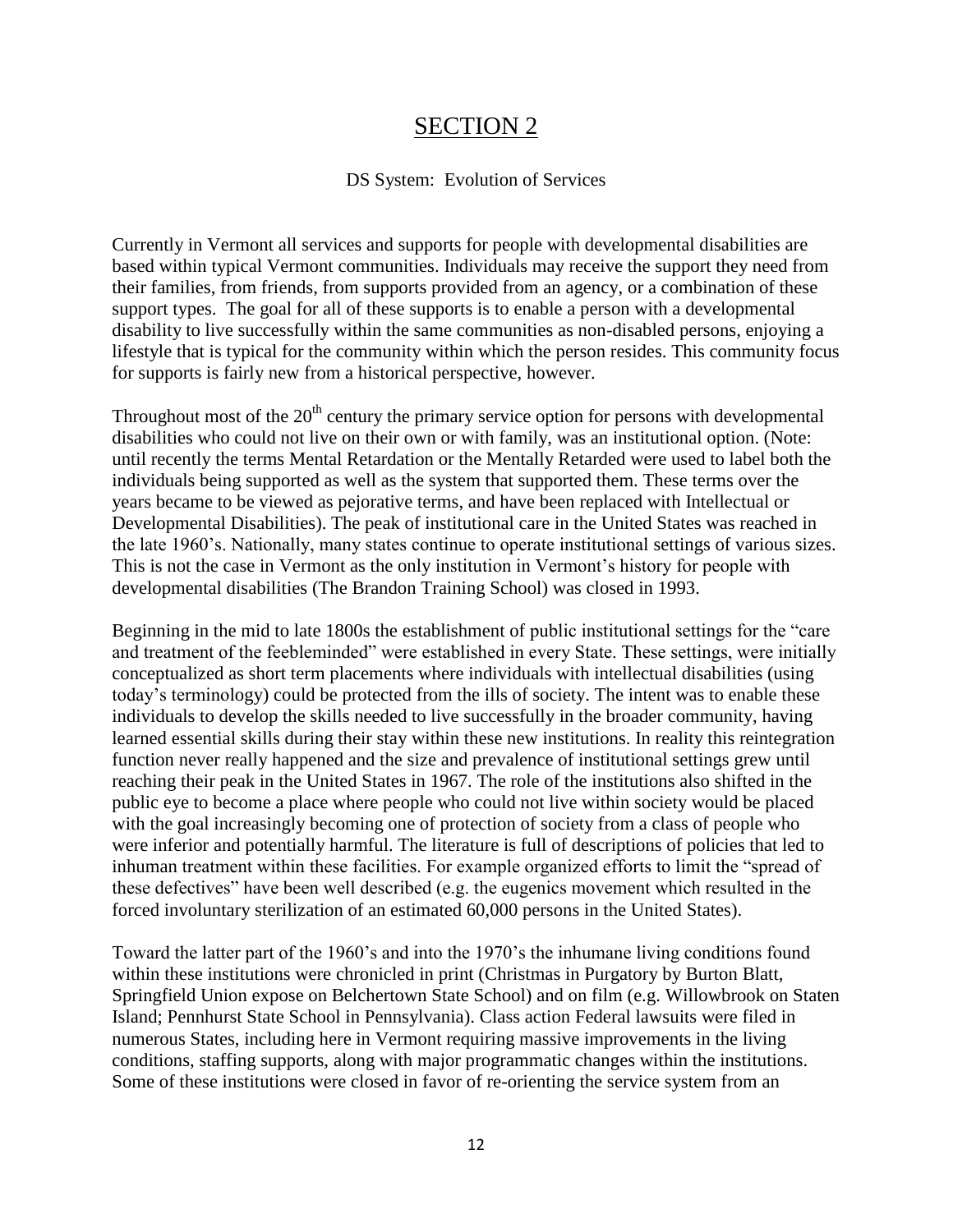institutional model to a community based service system. This was the case in Vermont and its only institution, The Brandon Training School, was closed in 1993.

In Vermont, nearly all of the individuals with an Intellectual Disability served through the Developmental Services system are being supported by either natural families or community organizations. Most of the organizations are agencies that have been evaluated by the State of Vermont (The Department of Aging and Independent Living and the Department of Mental Health), and based upon these evaluations, have been designated by the State as either as Designated or Specialized Services Agencies. Each of these organizations are re-evaluated every four years to assure that all of them meet Vermont standards for program quality and effective management.

During the 1990s though the present, the focus and approaches for service models has increasingly moved towards individualized approaches. Vermont recognizes that each person needing support is a unique individual and that the only way to support the individual successfully is to address the support needs that are specific to the person. Getting to this point, however, was an evolutionary process which has seen large congregate alternatives replaced by more individualized options. The congregate models which dominated in the 1980's provided a place for people to spend their day, but fell far short of being able to offer supports that would truly assist people to live and work within local communities. These congregate settings did not have the ability to really respond to individual needs (staffing ratios were very high), and people for the most part could not exit these models into something that would enable them to participate in community life. Often these settings were not even safe.

In Vermont, three primary service models developed in the early 1980's, became foundation points for how the overall service system in Vermont evolved; The Developmental Home, The Family Support Model, and the Supported Employment Program. The first of these (Developmental Home Model) was the initiation of an early foster home program originally referred to as a Professional Parenting Program. This terminology was subsequently changed to a Developmental Home/Shared Living program and this model continues to be the primary residential service model in Vermont today. This model has demonstrated an ability to support people of nearly all needs levels in typical Vermont homes. Usually a developmental or shared living home will support a single individual, but never more than two people. This model of service presently supports 1,352 people across Vermont (Developmental Disabilities Services Annual Report, 2015). Other residential options available in Vermont include supervised and independent living options ( $N = 239$ ), staffed living options ( $N = 46$ ), and group home alternatives  $(N = 97)$ .

Family Supports designed to enable a family to maintain their disabled family member within their homes also evolved during this time. These supports may include a variety of services ranging from very small grants of funds (Flexible Family Funding amounts of up to \$1000 annually), Respite supports, Case Management supports, and more intensive supports that under an option here in Vermont, enables families to either self-manage their services rather than use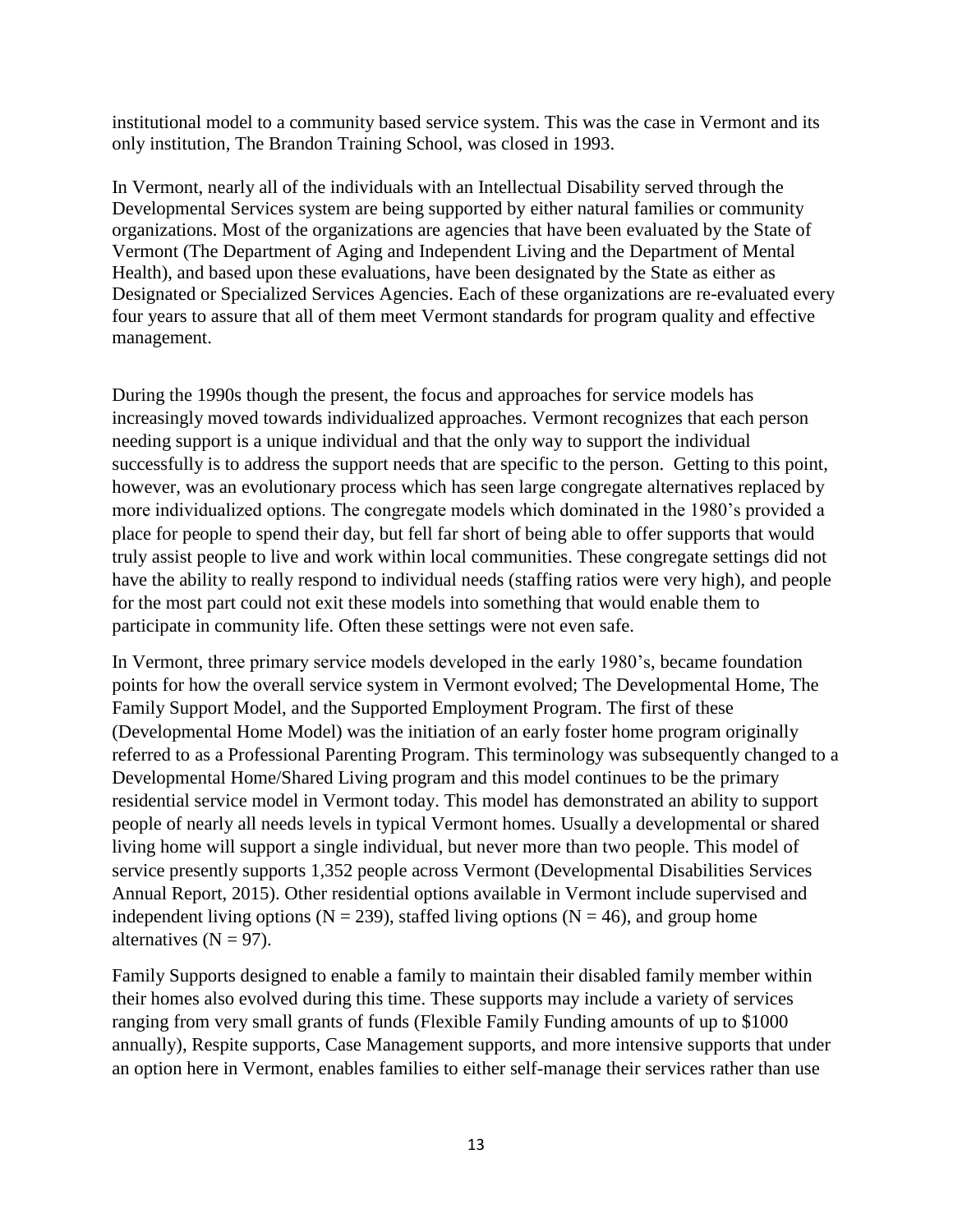one of the Designated or Specialized agencies, or share the management responsibilities for services with one of the Designated or Specialized Service Agencies.

Supported Employment in Vermont began in 1980 with a pilot program located in Barre. This program was based on a model of supporting people with intellectual disabilities in regular jobs in the community. This model has greatly expanded over the years where currently supported employment is the primary day service option for people who are of working age. This model is extremely significant in Vermont's history as it recognized that individuals with Intellectual and Developmental Disabilities did not need special places to be because of their disabilities. Rather these individuals could participate within their communities along with people without disabilities, doing things that brought value to themselves and their communities. This has had a major impact on the life qualities of many people in Vermont – both people with disabilities as well as those without. Vermont has become one of the leaders nationally in supported employment based services with over 1200 individuals currently participating in supported employment services (Developmental Disabilities Services Annual Report 2015).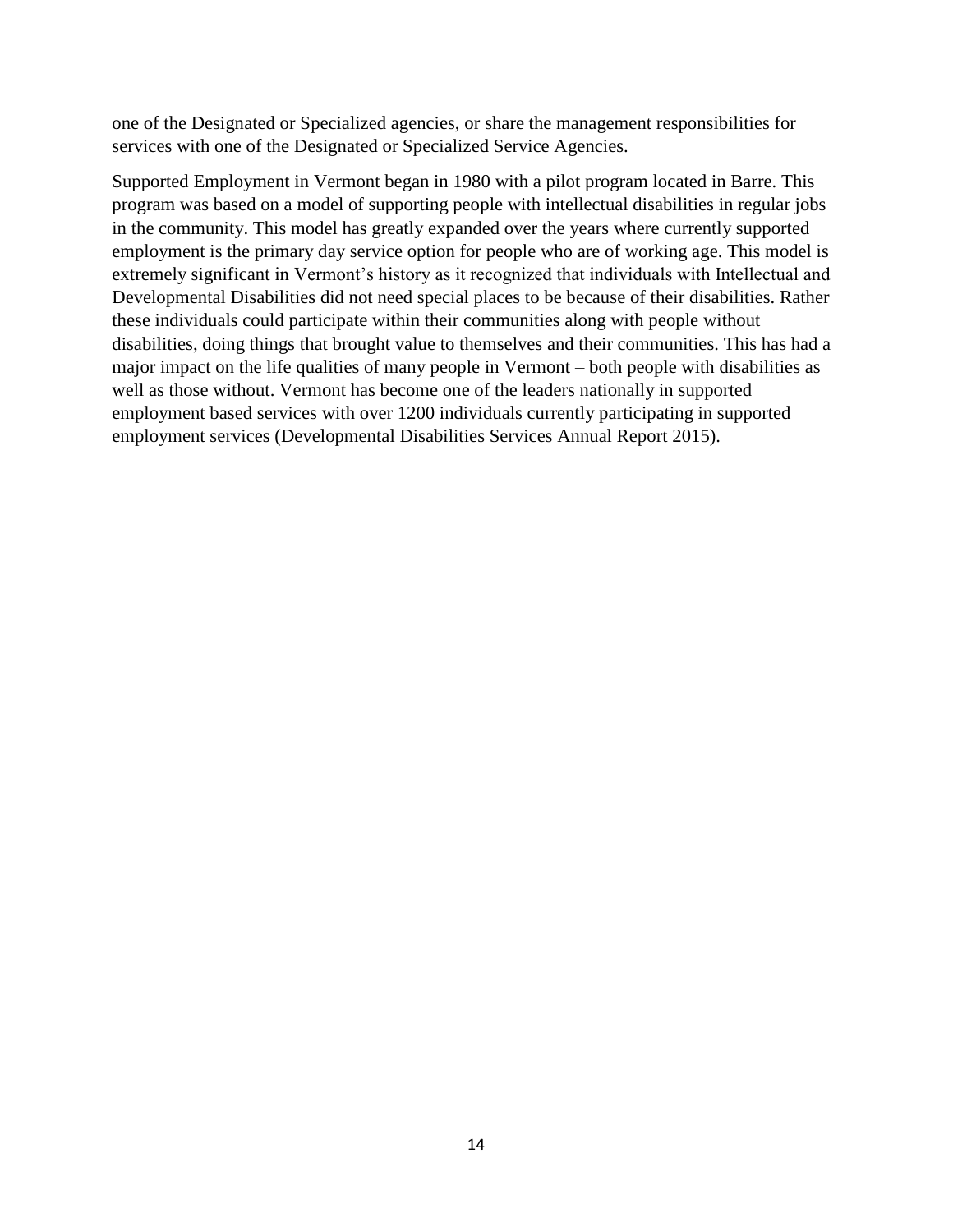# SECTION 3

## DS System: Values, Outcomes, and Costs

Under current Vermont Statute, people who are eligible for funded support and assistance from the State of Vermont though the developmental services program administered by the Department of Aging and independent Living (DAIL) are those persons who prior to age 18 have either an intellectual disability (note: the term intellectual disability has replaced the former term mental retardation due to this term's pejorative connotation) or a pervasive developmental disorder. Not included would be individuals who experienced some temporary deficit in cognitive function prior to the age of 18. Similarly, cognitive deficits that occurred by events after the individual turned 18 years of age are not consider an intellectual disability or pervasive disorder for purposes of becoming eligible for services in the State of Vermont though the developmental services program as presently structured. So what does this eligibility criteria actually mean in practice?

In 1996, the State of Vermont adopted legislation known as the Developmental Disability Act (V.S.A. Title 18 Chapter 204A). The purpose of this act was to establish the following:

> It is the policy of the state of Vermont that each citizen with a developmental disability shall have the following opportunities:

(1) To live in a safe environment with respect and dignity.

(2) To live with family or in a home of his or her choice.

(3) To make choices which affect his or her life.

(4) To attend neighborhood schools, be employed, and participate in activities, to the extent that this purpose is not construed to alter or extend rights or responsibilities of federal laws relating to special education.

(5) To have access to the community support and services that are available to other citizens. (Added 1995, No. 174 (Adj. Sess.), § 1.)

Through this ACT, the term developmental disability was defined thusly:

(2) "Developmental disability" means a severe, chronic disability of a person that is manifested before the person reaches 18 years of age and results in:

(A) intellectual disability, autism, or pervasive developmental disorder; and

(B) deficits in adaptive behavior at least two standard deviations below the mean for a normative comparison group.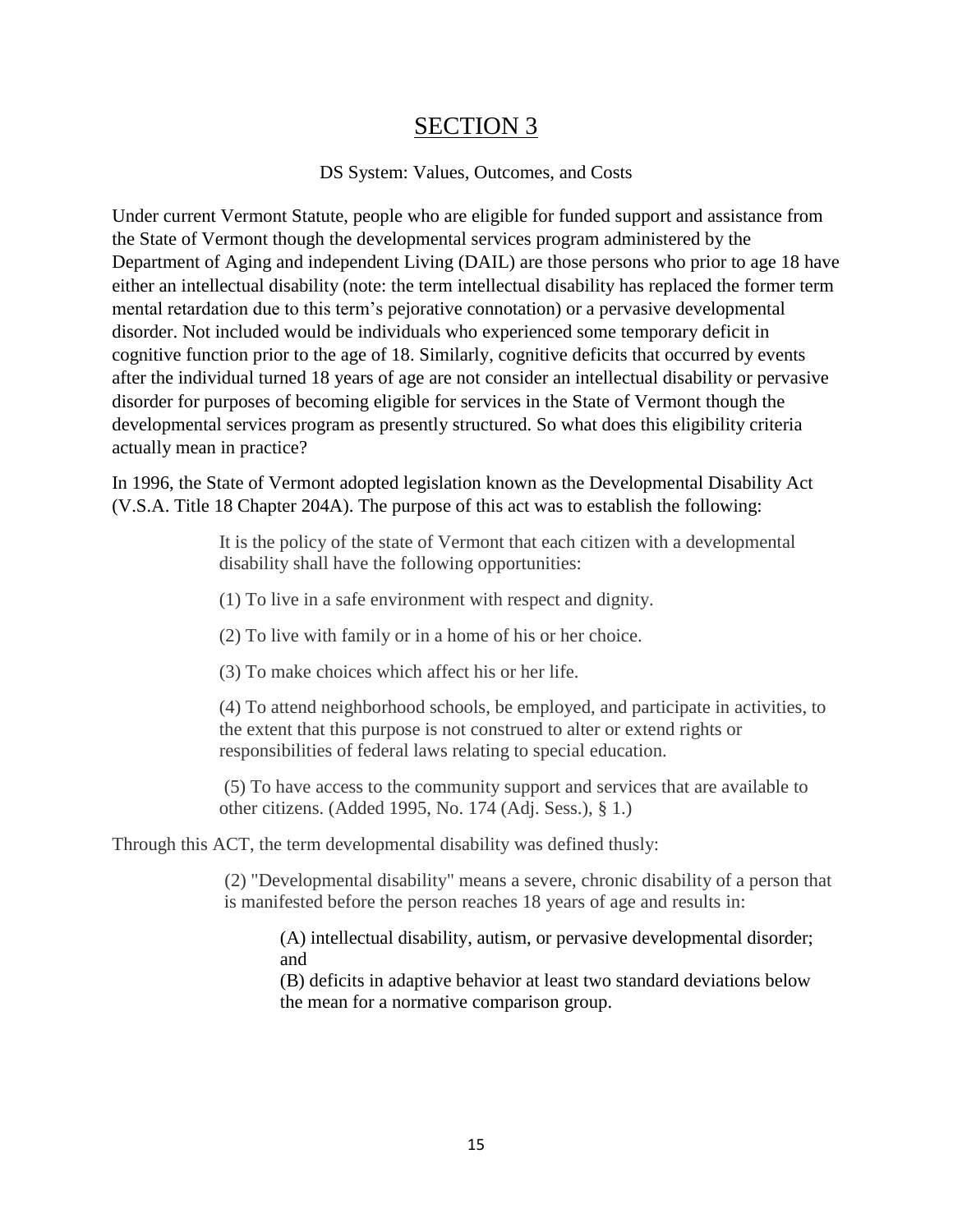The DS system has historically been a value based system that recognizes that the individual with the disability should be always at the center. These values were written into Vermont statute to reflect the standards to which programs should comport, and to provide referent points that would enable focused quality goals to be recognized and worked towards. Environments into which people were placed needed to be safe, dignified and respectful. To the fullest extent possible, people should be able to exercise choices over those things that affected their lives, including where to live, where to work, who to associate with, and how to spend leisure time. Essentially this statute made it clear that individuals supported through the developmental services system should enjoy the same access to their communities, and the services available within them, as did other Vermonters.

This Act further goes on to establish principles of service which in part state:

- 1. Children services. Children, regardless of the severity of their disability, need families and enduring relationships with adults in a nurturing home environment…..
- 2. Adult services. Adults regardless of the severity of their disability, can make decisions for themselves, can live in typical homes, and can contribute as citizens to the communities where they live.
- 3. Full information. In order to make good decisions, people with developmental disabilities and their families need complete information about the availability, choices, and costs of services, how the decision process works and how to participate in that process.
- 4. Individual support. People with developmental disabilities have differing abilities, needs and goals. To be effective and efficient, services must be individualized to the capacities, needs and values of each individual.
- 5. Family support. Effective family support services shall be designed and provided with respect and responsiveness to the unique needs, strengths and cultural values of each family and the family's expertise regarding its own needs.
- 6. Meaningful choices. Effective services shall be flexible so they can be individualized to support and accommodate personalized choices, values and needs and assure that each recipient is directly involved in decisions that affect that person's life.
- 7. Community participation. When people with disabilities are segregated from community life, all Vermonters are diminished. Community participation is increased when people with disabilities meet their everyday needs through resources available to all members of the community.
- 8. Employment. The goal of job support is to obtain and maintain paid employment in regular employment settings.
- 9. Accessibility. Services must be geographically available so that people with developmental disabilities and their families are not required to move to gain access to needed services….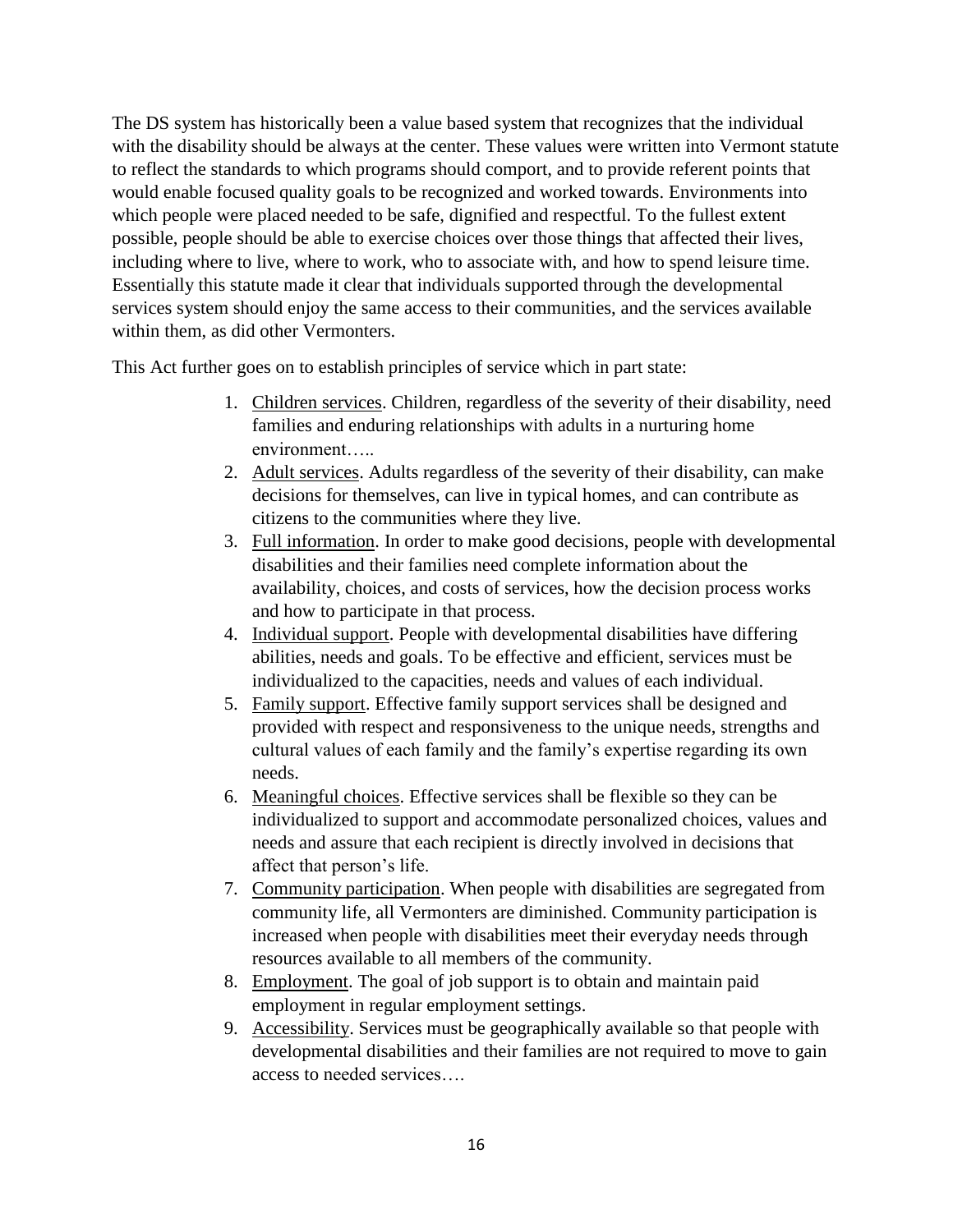- 10. Health and safety. The safety and health of people with developmental disabilities is of paramount concern.
- 11. Trained staff…. All individuals who provide services to people with developmental disabilities and their families must receive training….
- 12. Fiscal integrity. The fiscal stability of the service system is dependent upon skillful and frugal management and sufficient resources to meet the needs of Vermonters with developmental disabilities …..

First, one might ask why such statutory language was considered necessary as this content does not establish any rights that go beyond the rights that are assured other citizens of Vermont. The reasoning here was in part recognition of the (recent) history in Vermont and elsewhere of the poor conditions and models of support that had been typical of services for this vulnerable population. Secondly, the Statute was written to provide guidance for how services and supports for this population should evolve. While never perfect, this legislative guidance has been the foundation for system growth and improvement. These values and principles are additionally aligned closely with the social determinates of health which will be discussed in detail in Section 5 of this paper. The DS system has been organized around a holistic view of the people it supports for more than twenty years. As such the DS system is uniquely qualified to provide guidance and service within the broader health care arena as the values and principles for health care reform should not differ significantly from the foundations that the DS system has been based upon.

## **Outcomes**

Many outcomes from the DS system have been demonstrated in a variety of ways including Vermont based consumer satisfaction surveys, participation in the National Core Indicators project, reporting on outcomes that are required through the contracting mechanism with the State of Vermont, and outcome measures that are reported on through Vermont Care Partners. These outcomes, for the most part are intentionally broad so as to encompass both specific measures (e.g. number of hours working, documentation of visits with a primary care practitioner, length of time for an intake process, etc.), as well as broad measures of satisfaction that address various aspects of one's life.

For example the 2014 Vermont Satisfaction Survey ( $N = 558$ ) which was conducted by an independently contracted survey team (contracted by the Department of Aging and Independent Living) reported in part that:

- 90% of those surveyed were satisfied with their residential setting
- 95% of those surveyed were satisfied with the neighborhoods they lived in
- 80% of those surveyed were satisfied with their work
- 82% of those surveyed were satisfied with the community supports they received
- 85% of those surveyed were satisfied with the social support they received
- 86% of those surveyed were satisfied with the community services they received

(Full survey found at: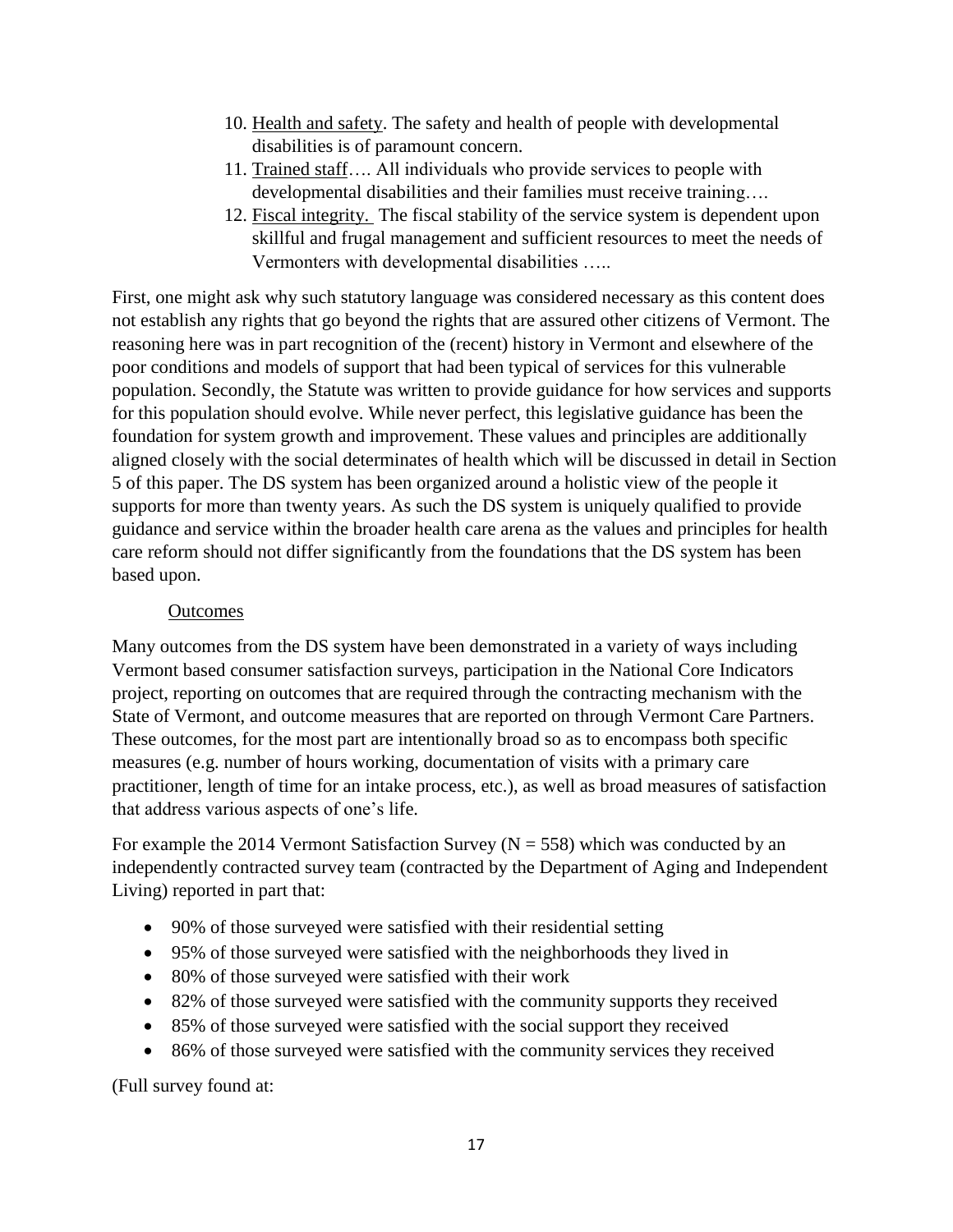[http://www.ddas.vermont.gov/ddas-publications/publications-dds/publications-dds](http://www.ddas.vermont.gov/ddas-publications/publications-dds/publications-dds-documents/dds-publications-satisfaction-reports/consumer-survey-rpt-2014)[documents/dds-publications-satisfaction-reports/consumer-survey-rpt-2014\)](http://www.ddas.vermont.gov/ddas-publications/publications-dds/publications-dds-documents/dds-publications-satisfaction-reports/consumer-survey-rpt-2014)

During a similar period (2104-2015) very detailed survey results from the National Core Indicators project  $(N = 300+)$ , also conducted by independently contracted surveyors, in part reported:

- 88% of those surveyed reported that their staff treated them with respect
- 91% of those surveyed reported that they have enough privacy at home
- 73% of those surveyed reported that they had a flu vaccine in the previous year
- 85% of those surveyed reported that they had a physical exam in the previous year
- 98% of those surveyed reported that they had a primary care physician
- 89% of those surveyed reported that their staff had the right training to meet their needs

# Full survey found at:

[http://www.nationalcoreindicators.org/upload/core-indicators/2014-](http://www.nationalcoreindicators.org/upload/core-indicators/2014-15_ACS_Vermont_Report.pdf) [15\\_ACS\\_Vermont\\_Report.pdf\)](http://www.nationalcoreindicators.org/upload/core-indicators/2014-15_ACS_Vermont_Report.pdf)

Similarly for the Fiscal Year ending (June 30, 2015) the Vermont Care Partners Outcomes report demonstrated in part the following:

- 1,213 recipients of service were employed (47% of people served)
- Savings in Social Security payments due to employment totaled \$1,699,763
- Individuals employed contributed \$4,270,506 in wage and payroll taxes
- 88% of people served report they participate in deciding their daily schedules
- 93% of people participate in deciding how to spend their free time
- 88% of people served report they are treated respectfully

Full Vermont Care Partners Outcome Report is found at:

# [http://www.vermontcarepartners.org/portfolio/files/8-39360\\_VCP\\_Outcomes-Report-](http://www.vermontcarepartners.org/portfolio/files/8-39360_VCP_Outcomes-Report-FY2015_WEB%20050416.pdf)[FY2015\\_WEB%20050416.pdf](http://www.vermontcarepartners.org/portfolio/files/8-39360_VCP_Outcomes-Report-FY2015_WEB%20050416.pdf)

The Developmental Disabilities program in Vermont is very committed to excellence in the services and supports provided to citizens of Vermont who experience an intellectual or developmental disability. This commitment includes an understanding of the importance of being able to demonstrate outcomes. Vermont has been among the leaders nationally in providing integrated community based services for people with intellectual and developmental disabilities, and this includes having the ability to report on outcomes that document both individual and system achievements. For example, in Vermont 47% of people served between the ages of 21 and 64 are employed which is among the highest percentages in the nation. As reported in the Developmental Disabilities Services Fiscal Year 2015 Annual Report, Vermont is number 1 in the nation for the number of people with intellectual and developmental disabilities employed per 100,000 population (174 per 100,000 in Vermont compared to 31 per 100,000 nationally).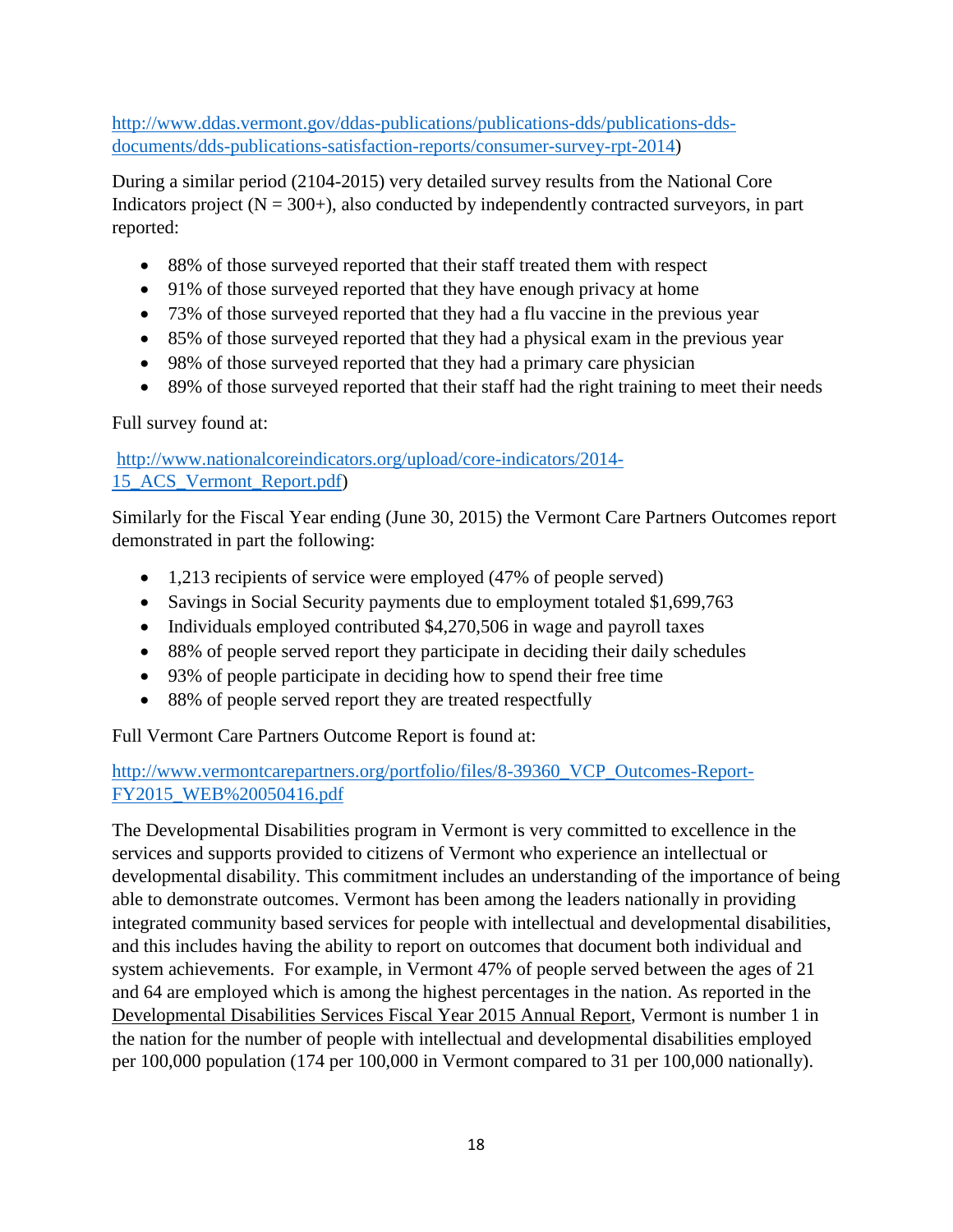## What does the Vermont DS System Cost?

The best source of cost data for developmental services in Vermont is the Developmental Disabilities Services State Fiscal Year Annual Report (January 2016) published each year by the Department of Disabilities and Aging Services. This is an excellent overview of the entire DS system in Vermont, including information about costs of services. The most recent report covers Fiscal Year 2015 and was released in January of 2016. This report is easily accessed online at:

# [http://www.ddas.vermont.gov/ddas-publications/publications-dds/publications-dds](http://www.ddas.vermont.gov/ddas-publications/publications-dds/publications-dds-documents/dds-publications-annual-report/dds-annual-report-fy15_final_posted.pdf)documents/dds-publications-annual-report/dds-annual-report-fy15 final posted.pdf.

According to this report the annual per-person cost of individual service models (as mentioned early in this paper) were \$13,899 for Supervised/Semi-Independent Living ( $N = 239$ ), \$31,271 for Shared Living ( $N = 1352$ ), \$87,557 for Group Home ( $N = 97$ ), \$107,318 for Staffed Living  $(N = 46)$ , and \$224,622 for an Intermediate Care Facility/Developmental Disability (N = 6). This last option is a highly specialized residential setting for people who are extremely fragile with very high medical needs. Overall, the average cost of service (including all of these models) in FY 2015 was \$56,672. When adjusted for inflation this level of per person support has remained stable for the past 15 years (Developmental Disabilities Services State Fiscal Year 2015 Annual Report, January 2016).

The DS system is a program of long term care. The other long term care system in Vermont is the Choices for Care program which includes a variety of service options geared towards the elderly (community based service options up through and including Nursing Homes). Both of these systems support populations of people who differ significantly which makes meaningful comparisons between them very difficult and not particularly reliable. Choices for care is more frequently for people who already live integrated lives in the community and are likely to be near the end of life, while people who use developmental services are developing skills and seeking opportunities to live active integrated lives in their communities through employment, social, spiritual and recreational activities. Therefore, their services are generally more comprehensive.

The DAIL annual report for FY 2015 does provide some comparative data between Vermont and Developmental Services programs in other States, however. According to this report, Vermont ranks  $15<sup>th</sup>$  nationally in per capita spending (\$110 per Vermont resident) on persons with an Intellectual or Developmental Disability, and among the New England States, ranks in the middle of this grouping (Range  $= $92 - $211$ ). In terms of the percent of State dollars spent on the budget supporting people with an Intellectual or Developmental Disability, Vermont is well below the national average (38% in Vermont compared to 46% nationally) and is lower than all New England States except for Maine (Range = 36% in Maine to 67% in Massachusetts).

It is difficult to make direct comparisons of costs even between State systems given the difference in reporting methods and in the different mix of services between States. For example, numerous States still maintain dual systems (Institutions as well as Community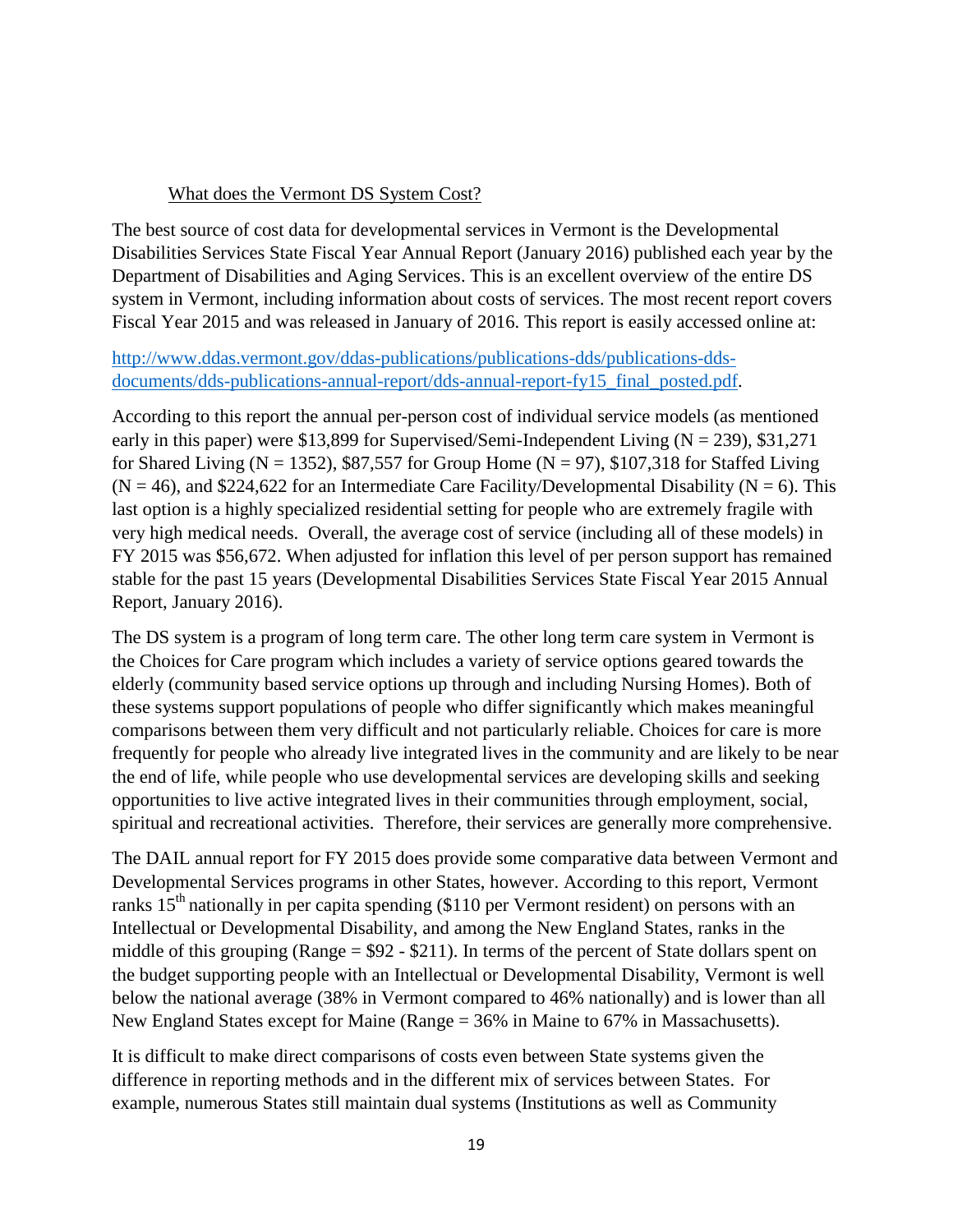programs). In Vermont virtually all individuals are served within community based programs. Not included in the above discussion is any reference to an institutional model in Vermont as there is no sentiment that a return to an institutional based system would be desirable. Such a model would run counter to the values and principles adopted as part of the DD Act of 1996. Further, institutional settings apart from concerns about quality, are extremely costly. In Fiscal Year 1994 (the year that Brandon Training School closed) the per-person annualized cost was \$328,837 (Developmental Disabilities Services State Fiscal Year 2015 Annual Report, January 2016).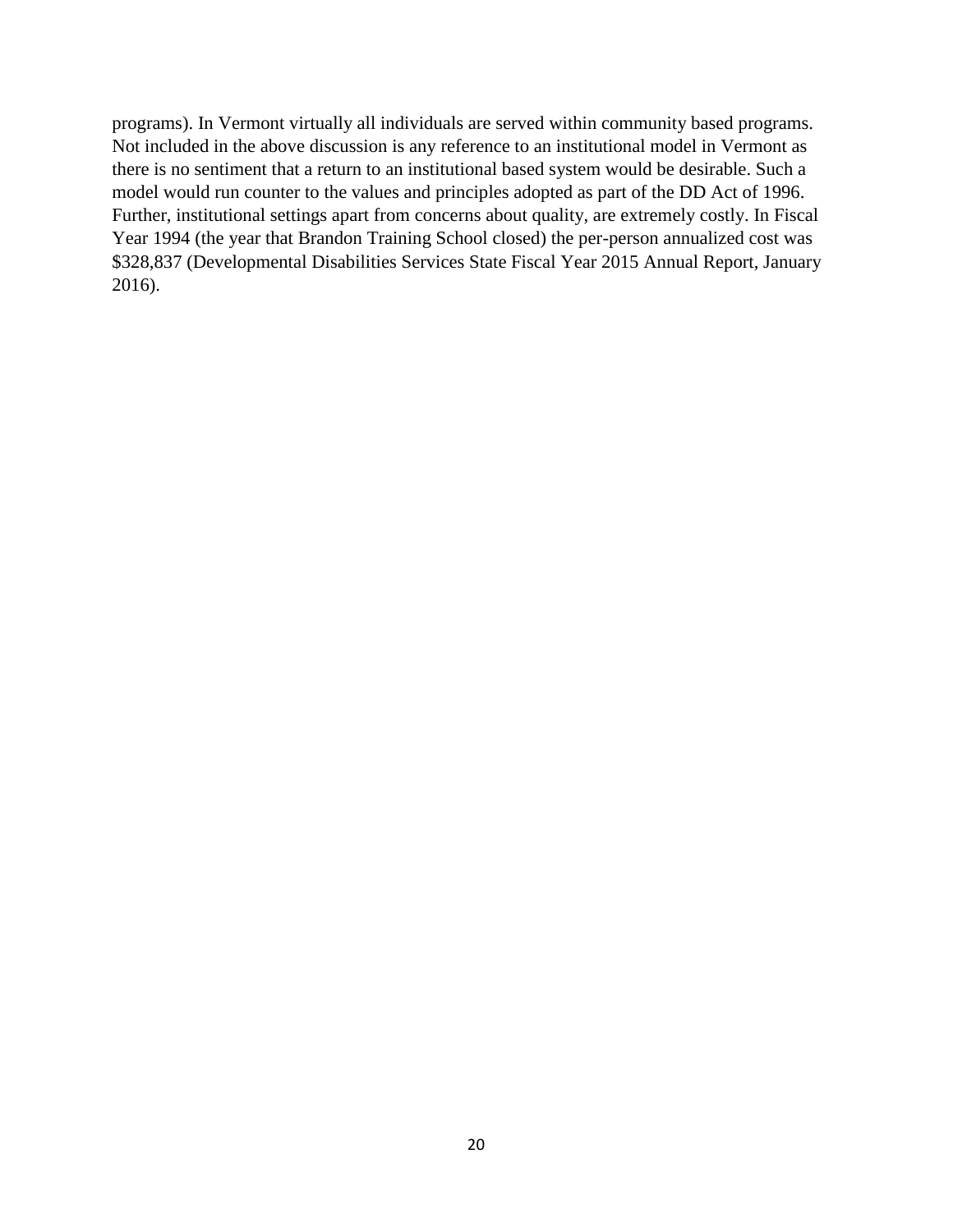# SECTION 4

## DS System: Practice and Regulatory Framework

### Who Gets Served

The Regulations that have been adopted to implement the Developmental Disability Act (2011) provide a useable explanation by defining an intellectual disability for purposes of Vermont eligibility as a "significantly sub-average cognitive functioning …… documented by a full scale score of 70 or below on an appropriate standardized test of intelligence and resulting in significant deficits in adaptive behavior that were manifest before age 18." (p.2) Adaptive behavior for the purposes of eligibility are also measured through a standardized assessment and include behaviors involving communication, self-care, home-living, social/interpersonal skills, use of community resources, self-direction, functional academic skills, work, health, or safety. For eligibility a person must have significant deficits in two or more of these areas.

For a person to be eligible as someone with a pervasive developmental disorder, they must have a diagnosis in one of the following areas; (a) Autistic Disorder, (b) Asperger's Disorder, (c) Pervasive Developmental Disorder, Not Otherwise Specified, (d) Rett's Disorder, or, (e) Childhood Disintegrative Disorder. In addition to the diagnosis an individual must have significant deficits in two or more of the adaptive behavior categories listed above as do people with an Intellectual Disability. Unlike people with an Intellectual Disability, a person found eligible as the result of a pervasive developmental disorder does not have an IQ score requirement.

The diagnosis determinations must be made by a person who is credentialed to do so. These requirements are also defined in the Regulations Implementing the Developmental Disabilities Act of 1996 (2011) and in general includes licensed physicians or licensed psychologists. In the case of diagnoses of a pervasive developmental disorder, the licensed clinician making this diagnosis must have "specific training and experience in child development, pervasive developmental disorders, other developmental disorders, and other childhood psychiatric disorders." (p.9)

The purpose of the above is to provide the reader with an overview of who is receiving supports from the developmental disability system in Vermont and how the decisions are made about who is able to receive supports and why. The process of determining that someone is eligible for services is rigorous and is based upon a criteria that is consistently applied. A qualifying diagnosis must be made by a properly trained and licensed clinician. Based upon a diagnosis that comports with the requirements of the regulations, an eligibility decision is made by the appropriate Designated Agency.

There is a big difference between the number of people in Vermont who are eligible for services and the number of people who actually receive services. There is no consensus on what the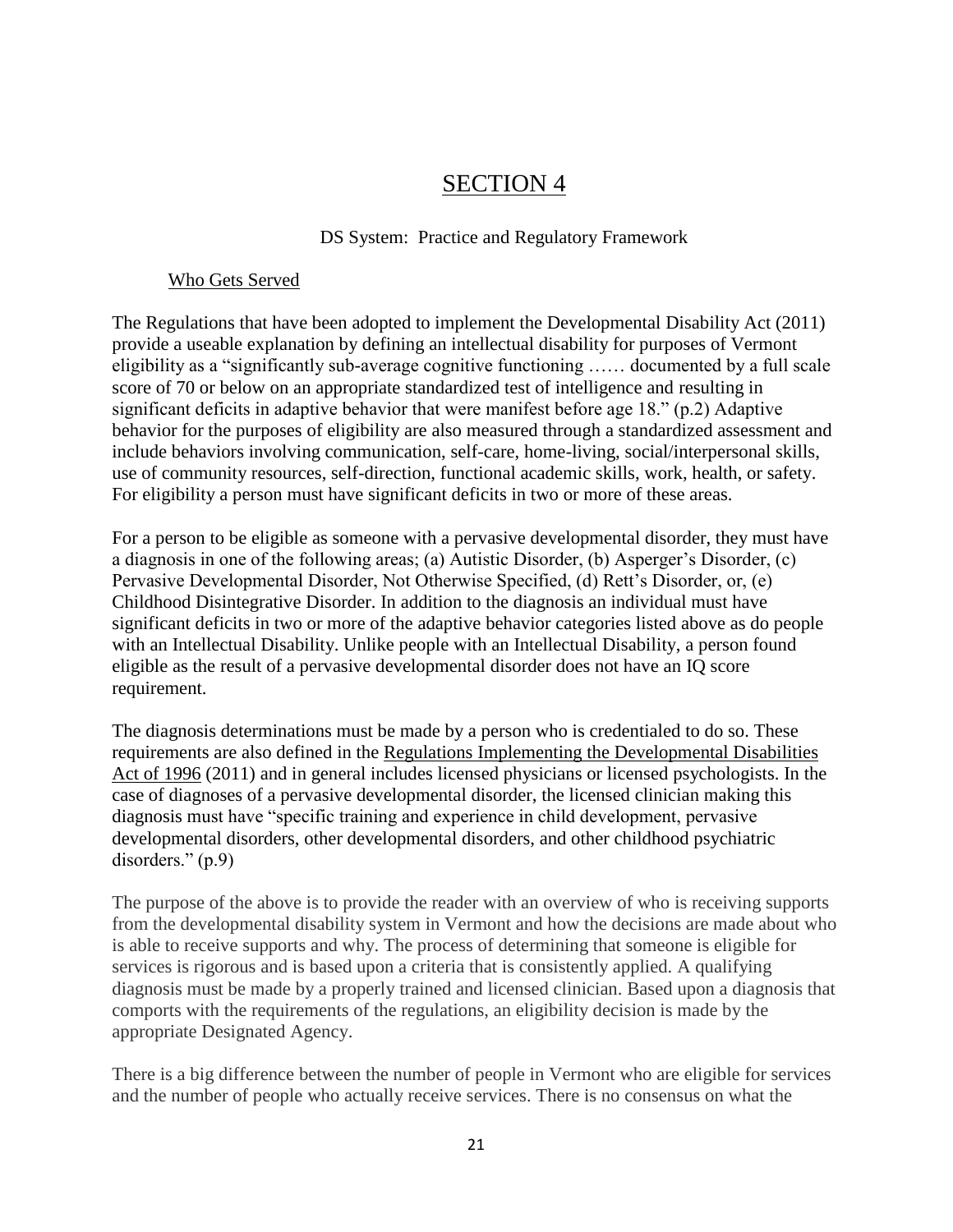prevalence data are for the number of people in Vermont who have an intellectual disability or a pervasive developmental disorder, but overall numbers in the 2% range are easily defensible. Using this percentage as a benchmark estimate, there may be over 12,000 people in Vermont who would be found eligible if they were evaluated in accordance with the regulations (the 2014 population in the State of Vermont was 626,562). From the Fiscal Year 2015 annual report on Developmental Disabilities Services in Vermont (January 2016) a total of 4,408 individuals received services in Fiscal Year 2015. This represents an approximate penetration rate of 0.007% of the Vermont population. These are the individuals who are the neediest within the overall population of individuals who would otherwise be found eligible for services.

Currently in Vermont, a person with a developmental disability who has been determined eligible for services must additionally have needs that meet certain thresholds in order for funding to be authorized. These thresholds are defined in a State document called the State System of Care Plan. These thresholds function as a triage system, separating individuals who are eligible for services into two groups – those whose needs equal or exceed the funding thresholds and those who do not. Those individuals in the first group are likely to receive funding support while the latter group most likely will not (until or unless their needs change to a level that equals or exceeds the funding thresholds). These thresholds are called funding priorities and currently include the following:

- 1. Ongoing direct supports or supervision to prevent an imminent risk to the persons health and safety
- 2. Ongoing direct supports or supervision to prevent a person who poses a risk to public safety from endangering others
- 3. Ongoing direct supports or supervision to prevent institutional placements
- 4. Ongoing direct supports or supervision to prevent or end placement in an inpatient private or public psychiatric hospitals
- 5. Ongoing directs supports or supervision to enable a youth to maintain employment
- 6. Ongoing direct supports or supervision needed to for a parent with developmental disabilities to provide training to help keep a child under the age of 18 at home

Over time these funding priorities have been altered by the State in order to control access to services, which has in turn provided the means to limit expenditures. With the exception of funding priorities 5 and 6, the thresholds have become substantially more restrictive over time. For example, one of the early priorities was to prevent someone from experiencing a regression in skills or behaviors. This priority was eliminated early on as a means to limit the number of people who could receive funding. The result has been a far more reactive system as people who can now receive support often have needs that are far more costly to support than what may have been the case if interventions could have been instituted earlier.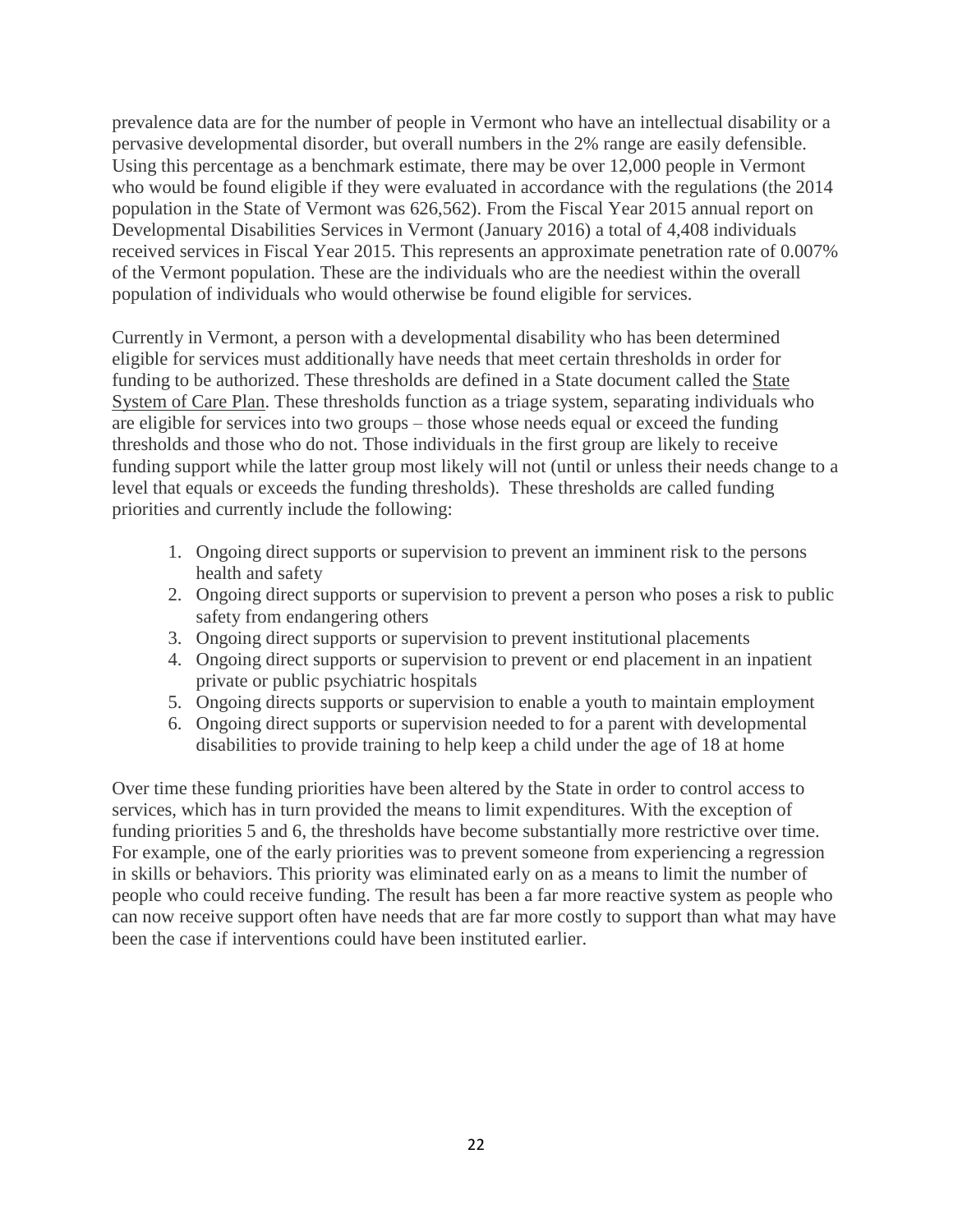# SECTION 5

# DS System: The Social Model of Support and Care Coordination

### Agency Roles and their Connection to the Broader Community

The Designated and Specialized Services agencies are all non-profit organizations located within communities from whom their Board of Director's are drawn. This organizational structure provides a platform for community awareness and connections to the communities within which they are located. Further, and perhaps most importantly, for the most part the agencies themselves do not provide services within their organizational spaces. Most of the services are based within the communities themselves and use these community resources as the locus for program delivery.

Individuals live in typical homes and residences that are mostly indistinguishable from residences that are occupied by other community members. If someone is learning skills necessary for life (e.g. budgeting, banking, shopping, travel, recreation, medical support, and religious fulfillment, employment, and friendship connections, etc.) the same resources that are the ones used by non-disabled people are the ones accessed for teaching and using skills that are essential for the person's wellbeing and happiness. Participating within ones community and developing relationships and friendships with non-disabled people is a huge focus for how services are arranged and supported. The people supported by the Designated and Specialized Services Agencies are part of the communities within which they live, work, and recreate, and this serves as a continuous and expanding web of connection points between the provider agency and the local communities.

These agencies are responsible for providing or arranging for the services and supports that an individual needs in order to thrive within their chosen communities. This involves regular and ongoing use of community resources. In some instances, an agency may establish particular working relationships with a community resource (e.g. a local health center, and medical practice that has a particular specialty such as dental or psychiatry, etc.). In these instances there are direct connections between an agency and a community provider that enhance access to community services. In most other instances the agency is in a supportive role with the individual directly. In this capacity, however, the process of assisting a person to fully utilize his her local community immerses each agency within all levels of an individual's community participation.

Each agency takes a holistic view of each person being supported and understands that a healthy individual is one who is healthy in all aspects of his or her life. Medical wellbeing is interrelated with economic wellbeing, emotional wellbeing, social wellbeing, spiritual wellbeing, safety and security of where someone lives works and plays, and the opportunities for self-development. A lot of emphasis in health care reform is being placed on improving health and controlling health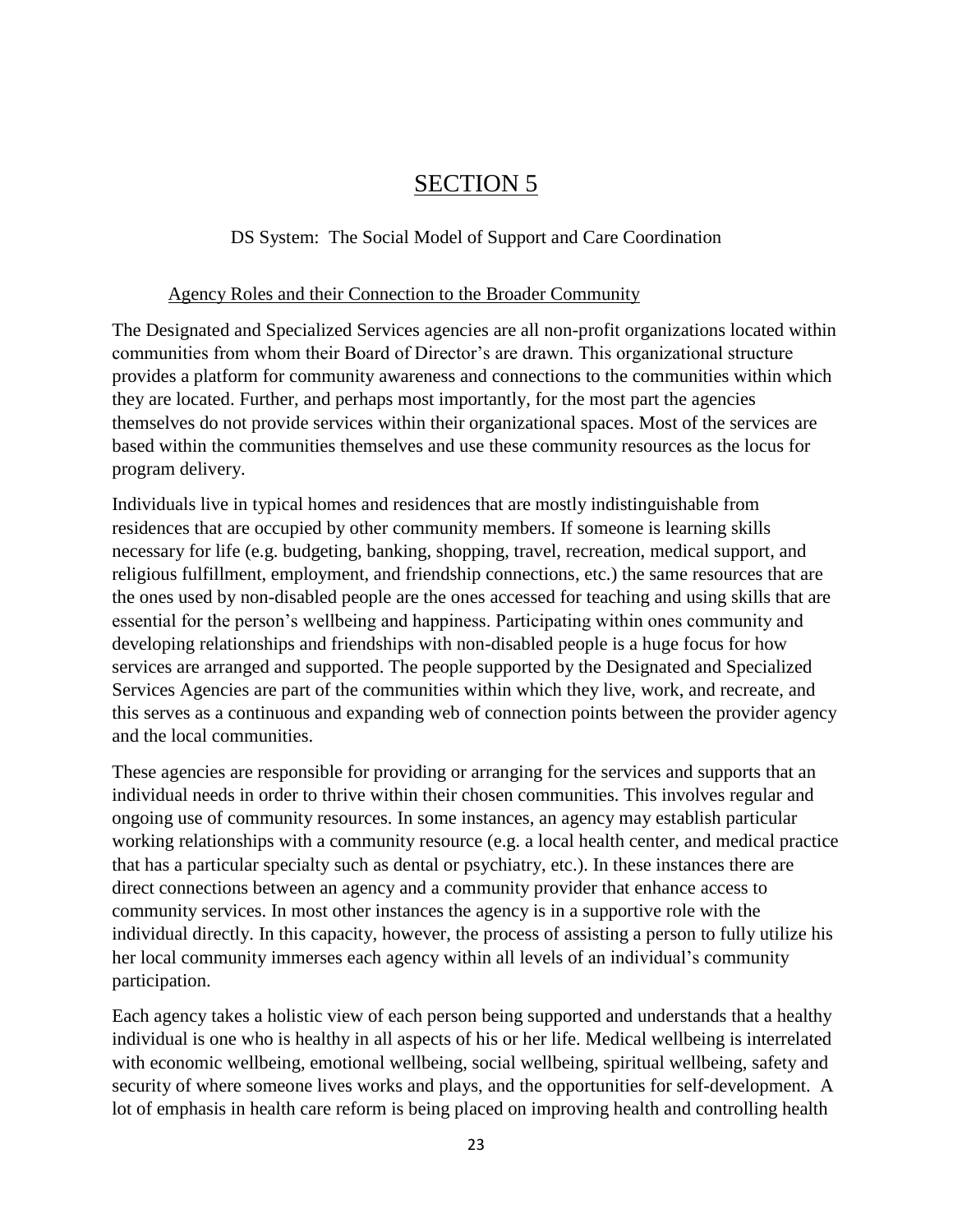care expenditures. We believe that trying to intervene only within the medical arena will not produce these outcomes because the holistic needs of the individual are not being addressed. A comprehensive and integrated approach that considers how all of the social and medical domains intersect will be the best and most cost efficient approach for health care reformers to utilize.

#### Social Determinants of Health

According to the World Health Organization, the achievement of health equity must embrace the ideas that daily living conditions, physical and social environments, working conditions, social protection, and health care, as being interwoven constructs. In Vermont, the Designated and Specialized Service agencies recognize that these "Social Determinants of Health" (i.e. one's social circumstances, environmental exposures, behavioral and patterns), must be addressed in a holistic manner in order for services to be provided in an effective and integrated manner. Research demonstrates, and local experience confirms, that unmet basic needs (i.e. affordable healthcare, food, housing, transportation, etc.) are strong contributors to poor health and rising health care expenditures. The physical, social, and economic context in which people live are key determinants of their overall health and wellbeing.

The Designated and Specialized Services agencies are structured to provide services and supports through a holistic context that addresses the social determinants of health as fundamental components for each person being served. How these social determinants are addressed varies from person to person and are defined within an individualized plan that is person centered. These plans include goals and service objectives that are considered important for the persons overall wellbeing. These plans are updated no less frequent than annually. Through an active case management approach, the individual is provided with direct assistance to achieve their defined goals. The overall medical plan is developed in conjunction with a Primary Care Physician along with other medical specialists are deemed necessary. The case manager works directly with the recipient to insure that all medical recommendations are followed through on, and that access to medical services occurs as needed and as appropriate.

*The nature of support provided within Vermont's Developmental Services System*. Not all individuals with intellectual and developmental disabilities need to rely upon organized public supports in order to live within typical Vermont communities. Only those individuals whose needs are beyond the capacity of their social and family networks to support them require services from the public system. The types of support these individuals receive are focused on enabling the individual to participate in the communities within which they live. The former era of placing these individuals apart from the rest of society (as was the case in the institutional era) is no longer an option. Consequently, individuals who are part of the DS system use their communities in the same basic manner as do typical community members. People who are in the DS system use the same primary care physicians, work in similar places of employment, attend a Church of their choosing, use stores, recreational opportunities, and develop friends and social networks. These are things that we all do in our own lives, and this is the goal for the DS system; to assist individuals to attain a life style that is typical of other community members. The intent is to make sure that each person has the ability to achieve a lifestyle where the social determinants of health are in balance most of the time.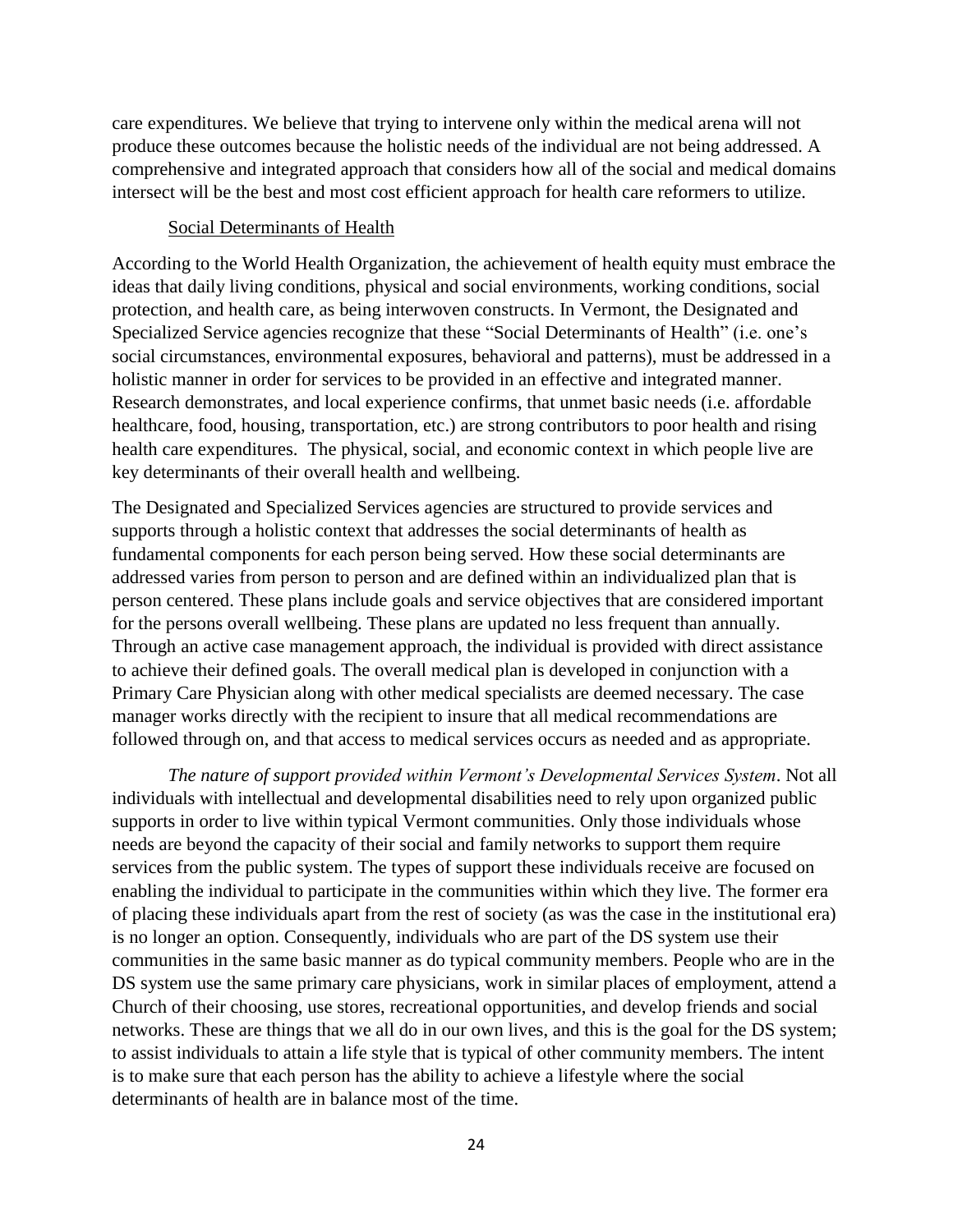For each individual participating in the DS system, there is a person centered plan that is developed. This plan seeks to identify, for each individual, the aspects of the social determinants that need to be specifically addressed. This plan also identifies the supports that will be needed in order for the individual to have a realistic ability to achieve the goals that have been delineated within this person centered planning process. The supports provided by the Designated or Specialized Services agency are the ones needed to assist the individual in reaching these goals through accessing and participating in their communities. The most critical service provided is case management and coordination. This support component is responsible for the development of the person centered plan, along with the coordination of other supports that are needed. This may include someone to assist an individual with the performance of work tasks without which the individual could not participate in employment. It might include providing a support person to assist the individual to access and learn about the community within which the person lives. In many cases this involves locating and supporting a place where the individual will reside (as most people supported in the DS system do not have the ability to live and be safe within a household without the availability of immediate supports). Case management support will also connect a person with a Primary Care Physician, and will provide assistance and training to the individual as well as other involved support persons to assure that the follow through on medical recommendations occurs. In other words the case manager must have a holistic view of the entirety of needs that an individual has in order to live a life that is healthy, safe, and rewarding.

Lastly, this person centered plan is not a one-time event. This plan is reviewed and updated no less frequently than annually to assure that the assistance being provided at any point is time is responding to the ongoing needs of the individual. This is a key difference in a system that is based upon individualized supports rather than being based on programs.

#### Why are Services in Developmental Disabilities Long Term?

Referring back to the case studies earlier in this document, Jeffrey McCarthy (Case Study 1) is a young adult with Down Syndrome. He is not independent in his personal care abilities, needing direct supervision and assistance in most areas of personal care and hygiene. He is someone whose skill levels are not at a point where he can be left alone for any significant period of time. He is not able to prepare meals independently, is not street safe, has no independent ability to get from one location to another, is not able to use a phone, is largely non-verbal, and would not have the skills to respond in any type of emergency. In additional to these skill limitations he also has explosive behavioral episodes that typically result from frustration that derives from his difficultly with communication. In order for Jeffery to be safe he must have someone with him nearly all of the time.

Jeffrey's intellectual limitations are not correctable. His ability to do things can certainly be improved upon, and in fact he has a lot more ability in his early 20s than was the case earlier in his life. He will continue to show gains in his skill level as time goes on. This will be particularly true if the people who support him use good teaching methods. However, Jeffrey's disability is life long and he will require supports throughout his adult life. While in most cases it is not possible to predict future impairments, Jeffrey does have Down Syndrome. There have been very significant medical advances in the last 40 years and Jeffrey can now expect to live a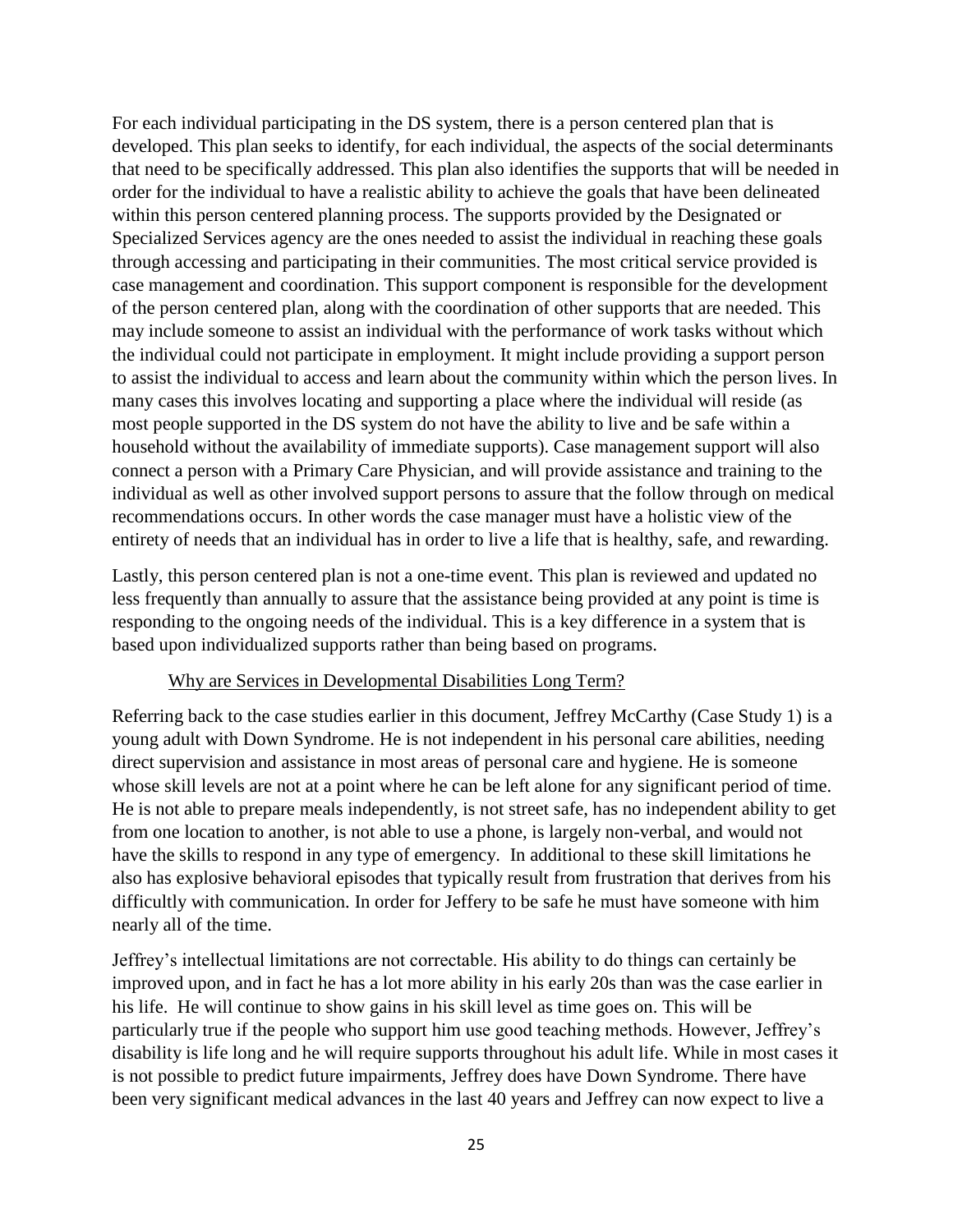near normal life span. However, with Down Syndrome comes a very high likelihood that signs of dementia will be noted much earlier than the normal population. So Jeffrey's support needs will perhaps lessen slightly over the next 20 years, but after that they are likely to increase; perhaps significantly through the end of his life.

Jeffrey is but one example of a person with a significant Intellectual and Developmental Disability, and in his case the disabling condition is Down Syndrome. There are numerous other diagnostic labels that result in lifelong learning challenges that are very similar to the ones that Jeffrey experiences. As with Jeffrey, these individuals for the most part will require some type of life long support. The degree of this support will vary based upon the characteristics of each person. This is why individualized supports are so essential. It is important to provide the right amount of support, not too much and not too little. A small percentage of individuals will develop the skills needed to leave organized services, although this is not the outcome that can be expected for the majority of people being served. While all people can learn some things, the cognitive challenges faced by most of the people served in the DS system limit the amount of skill development that would be needed for living without supports. However, the individualized based system in Vermont enables all individuals to develop in many ways that allow most persons to contribute in a positive fashion within their communities. Many DS systems elsewhere are based on group models. These systems tend to be very costly and outcomes are less robust than what has been achieved here in Vermont.

### Specialty Health Home

The approach taken by the Developmental Service system is to recognize that the overall needs of the whole person must be addressed. The view of the person must be through the lens of all of the social determinants of health, and not just selected components. All of these social determinants are completely interconnected with each other. They cannot be separated out of convenience with an expectation that the persons overall health state will improve in any type of sustainable fashion. Most people have the ability (most of the time) to self-regulate and manage these social determinants on their own. They are able to balance the management of a medical need with their employment or with their social expectations, if not on their own, with the assistance of their own intact social and family networks. For others who do not have the personal skills or an intact social and family network to rely upon, there must be an external presence available in order to make all of this work for the individual. This is what the DS system has been designed to do.

Using a medical need as an example, a person with limited abilities without the presence of an intact social and family network, may not seek medical attention until a problem has progressed to a point where the treatment is very complicated, very lengthy, and very expensive. All too frequently, the access point for the person without a support network is the hospital emergency room, which provides excellent medical care but at a very high cost. If the person who does not have an intact social network is discharged back to a setting that is not prepared to support the persons recovery needs, or to support essential life style changes that have contributed to the medical condition, the individual is likely to get worse instead of better. This will often lead to a circular involvement with the medical system resulting in a continuation of declining health. In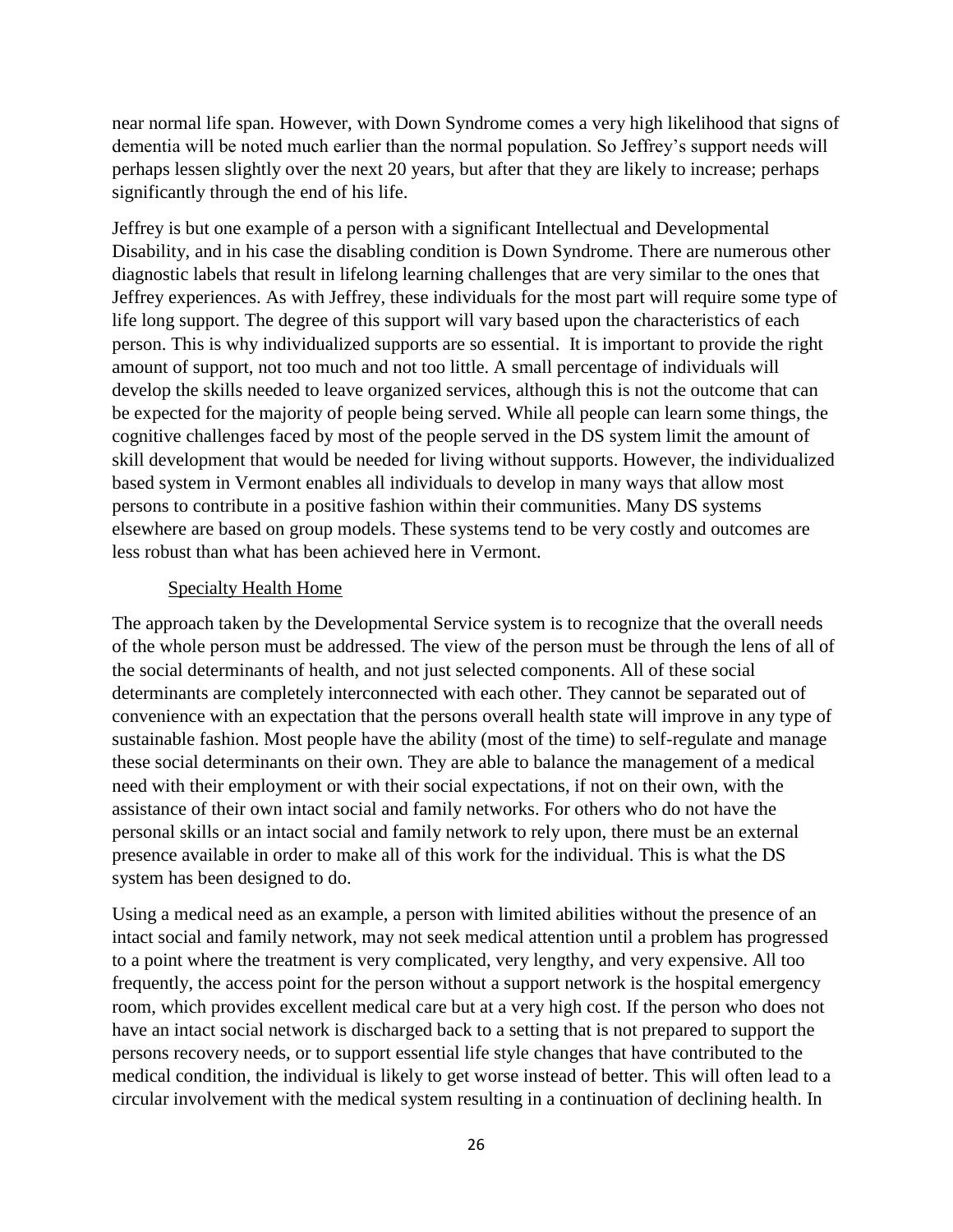this example, the problem is likely not the medical condition, nor the quality of the medical care. Rather it is the inability of the individual to manage in an effective way his/her own health care requirements, coupled with an absent or ineffective support system. In other words, it is not just the person's medical condition that is at issue, but the lack of supports that can keep the social determinants of health in balance. The holistic approach taken by the DS system is an integrated approach that is designed to support all of the needs that a person has, within the context of a conceptual understanding that all social determinates are interrelated and must be understood as such.

Within the context of health care reform, the approach and structure of the DS system is really one of a Specialty Health Home. It is specialized because it recognizes the interrelated nature of the social determinants of health, and it is set up with practice standards (e.g. person centered planning, health and wellness guidelines, etc.) that provide a basic structure for supporting people with complex needs to live and prosper within Vermont communities. The coordinative role played by the case management approach embedded within the DS system is the essential element that makes this work for each individual who participates. The Designated and Specialized Service organizations are highly organized structures that are specifically designed to provide their supports in a decentralized manner. While it is possible for a service recipient to "come to the agency" the vast majority of service and supports are provided within the environments where people live, work, and recreate. This "house call" model of case management is essential as the people supported through the DS system need direct involvement in order to build a social network and use community resources successfully. Absent this direct involvement, the quality outcomes that individuals achieve within the DS system could not be reached.

Within the broader health care world, the absence of this type of an integrated approach to health care is one of the reasons (perhaps the largest) for why so many individuals consume many excessive and expenses health care resources. They are people who, like the people supported within the DS system, do not have a life that is holistically balanced. They do not have a sufficiently intact social/family network that is able to support them in ways that keep their lives on a stable platform. These are people who very often are lonely. They are disconnected in many ways from the supportive elements of their broader communities. These individuals need more than phone call support and encouragement. They too, need a person centered plan that holistically looks at their lives within the context of all of the social determinants of health. Then they need direct support, encouragement, skill development, and facilitation to make their person centered plan more of a reality.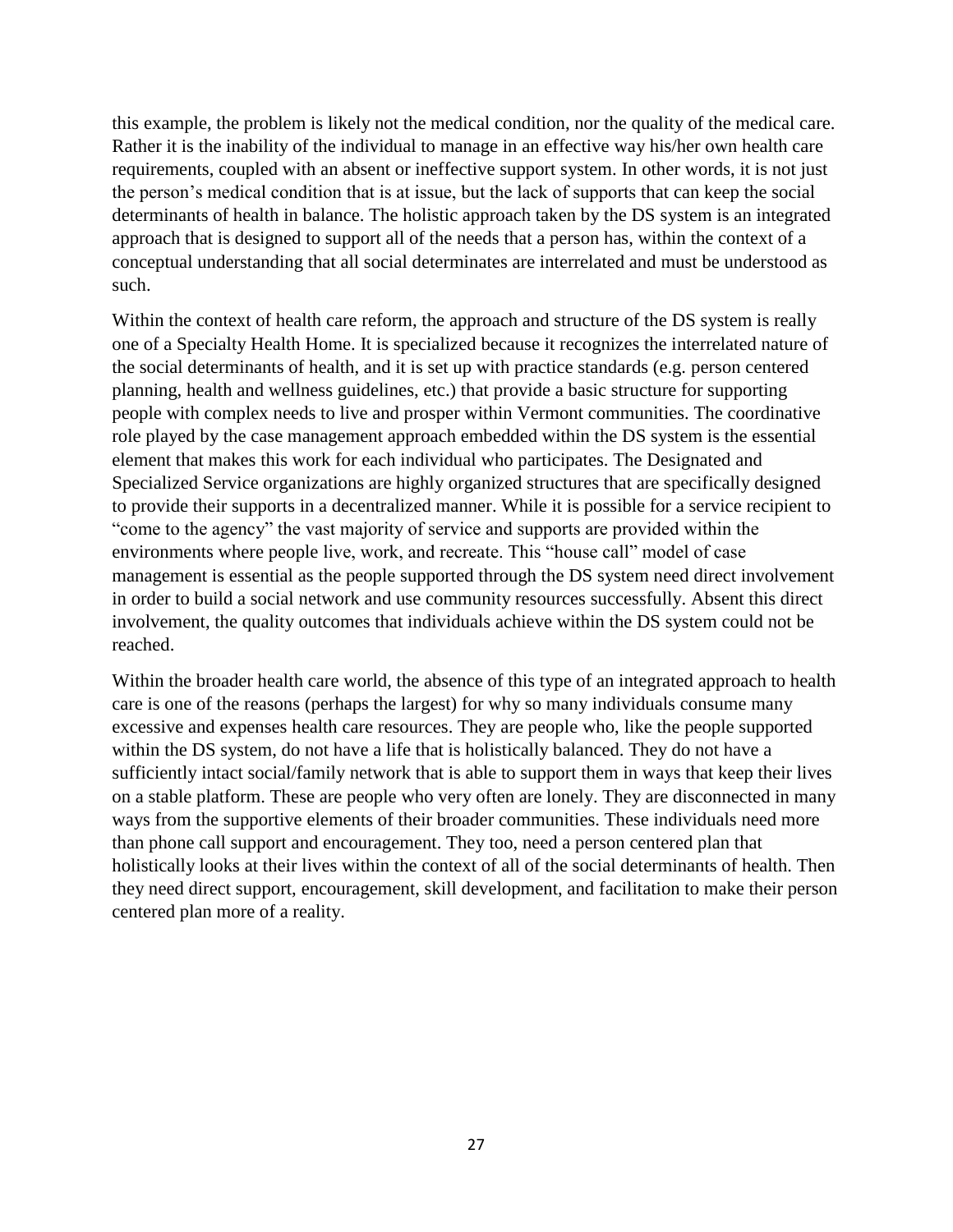# Summary

# What Happened to Jeffrey McCarthy (Case Study 1) and Diane Bevins (Case Study 2)?

The case study of the McCarthy's is a unique but typical example of how someone comes into the world with an intellectual or developmental disability, how a family comes together to support their family member, how this experience contains both rewards and struggles, and how at some point in time the ability of the family to be the primary care giver begins to erode. In some instances, this erosion happens early in life and in other instances the erosion happens much later. The case study used in this paper is one where the families capacity to be the primary support for their son is lost due to a medical complication of one of the primary care givers. In this example, Jeffrey was 28 years old and his parents were in their 60s.

At the time of Mr. McCarthy's stroke, the family had been receiving some funding through the State's Medicaid Waiver program. This enabled the family to hire some staff support to provide Jeffrey with a few hours each week of respite support enabling the family to have a needed break from Jeffrey's significant needs for care and for supervision. Jeffrey also had available to him enough funding for his developmental services agency to provide Jeffrey with 15 hours of structured community support each week. Together, between the respite and the community support, Jeffrey's mother was able to hold down some regular hours of work that provided needed income to the family. Jeffrey also received about \$700 each month in Supplemental Security Income which assisted with room and board related expenses within the household. The developmental services agency was able to assign a trained case manager to work with Jeffrey and his family, 2 hours each week, assisting with both the coordination of the various services and supports that Jeffrey required on a regular basis. The developmental services agency was also able to provide some consultation support from a behavior analyst in order to assist Jeffrey and his family, along with his support staff, to develop a better understanding of the reasons for and purpose of his challenging behavior. This level of support was sufficient to maintain Jeffrey in his home and community – that is until his father had the debilitating stroke.

With Mr. McCarthy no longer being able to work, and in need of significant care himself, Mrs. McCarthy was not able to maintain her hours of employment, and was not able to care for Jeffrey as she was now the primary care giver for her husband as well. No other family member was in a position where they were able to take responsibility for Jeffrey. The institutional options that had been explained to her (by physicians) when Jeffrey was born were not an option in Vermont. There were out of state institutional options but accessing them would necessitate a significant financial commitment from the State of Vermont coupled with a determination that less restrictive in-state options were not available. Clearly Vermont had the ability to support Jeffrey using Medicaid funds so long as Jeffrey's needs reached the level of the State funding priorities (see page 7). So Jeffrey's mom approached her Designated Agency asking for assistance in finding Jeffrey a safe place to live.

The Designated Agency evaluated the change in need that had occurred for Jeffrey as a result of Mr. McCarthy's stroke. They were able to verify that Jeffrey could no longer be cared for by Mrs. McCarthy. The McCarthy's apartment was small and the extent of supervision and support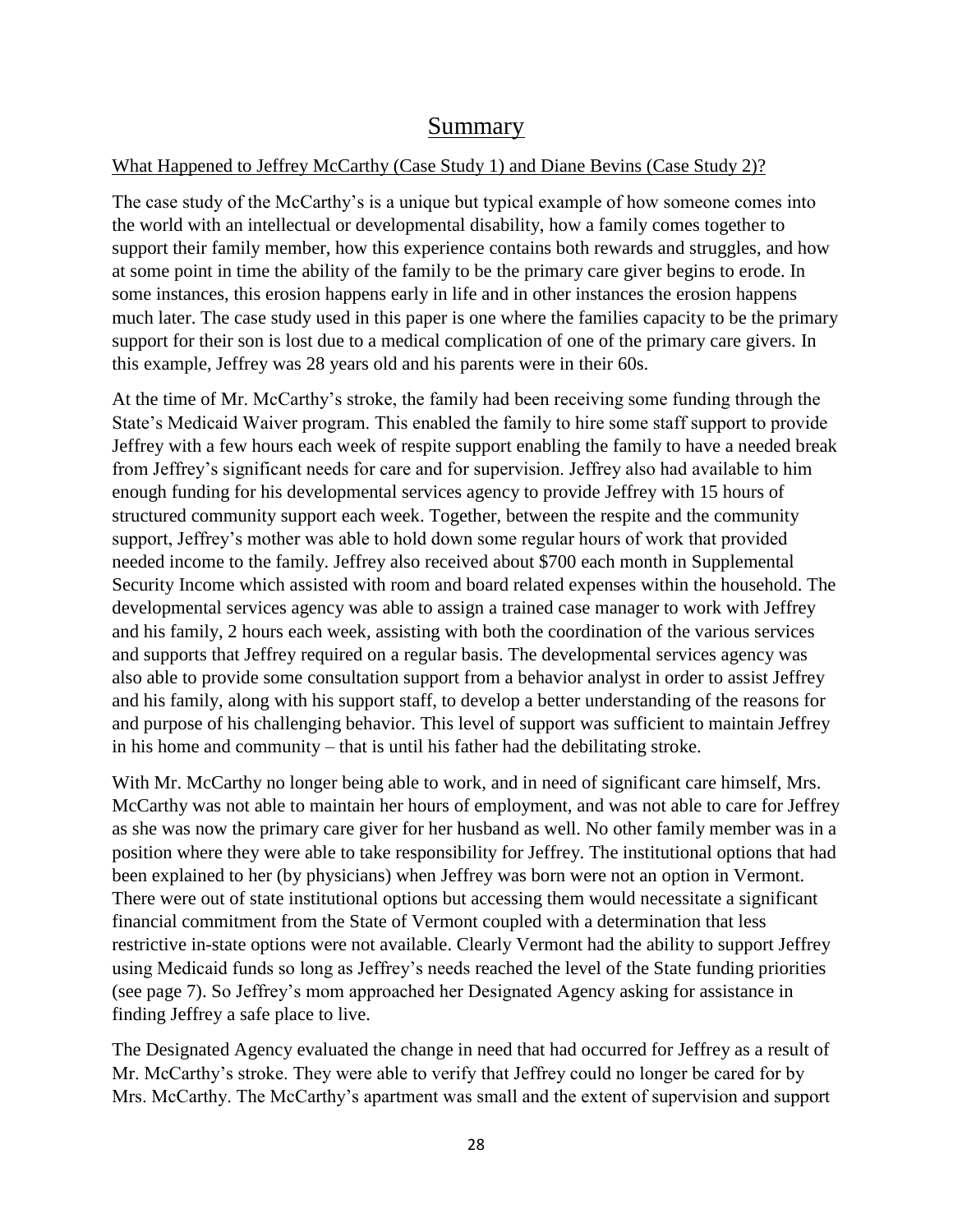required by both Mr. McCarthy and Jeffrey was very significant. This level of support simply could not be provided by Mrs. McCarthy alone. In order for Mrs. McCarthy to keep both her husband and her son with her, there would need to be extensive staff support sent into the home on a daily basis. The likelihood of finding consistent staffing for the number of hours needed for care and supervision was very unlikely, and would in the very least be very costly. In evaluating this entire situation it was evident that the best and most cost effective alternative would be to locate a shared living home for Jeffrey in a location that was reasonably close to the McCarthy's residence. It was very important for everyone that the essential relationships that existed between these family members be maintained. Based on this needs assessment, a proposal to add the funding for a shared living home to the bundle of supports that Jeffrey was already receiving was developed and submitted through the funding review process used by DAIL. Following this review, the funding package was approved.

The outcome of this case study was Jeffrey finding an appropriate home with a family located only a couple of miles from Jeffrey's parents. Jeffrey was able to maintain regular contact with his family while living in a safe setting that provided him with the care and supervision that he required. The focus of the case management changed some, now being focused on assisting the shared living provider to support Jeffrey, and assisting in making certain that essential connections with his natural family were maintained. This involved coordinating all medical services, coordinating the development of a person centered plan that addressed each area of the social determinants, assuring ongoing connection and involvement with Jeffrey's family, continuing to work with Jeffrey on developing self-regulation skills, assisting in the development of strategies that would enhance Jeffrey's communication skills, and finding ways for Jeffrey to participate in his broader community. The goal for Jeffrey, as is the case with all individuals supported through the DS system is to have a balanced and rewarding life. This Jeffrey was able to attain.

Diane Bevins' situation was substantially different than Jeffrey McCarthy in that her need for supervision and support was less intense, but still essential for her wellbeing. She also had a stable home support network that was interested and able to provide much of the care and supervision that Diane required. What the parents needed to make this work was direct assistance for supervision and support of Diane on her job, some respite assistance to bridge the time variances between the Diane's work schedule and that of her parents, some additional family respite that would enable the parents to have a monthly break from their care duties, and case management support to make sure all of these parts worked well together in a coordinated and supportive manner. In this circumstance a shared management model was used where the parents hired and supervised the respite portions of the plan, while the Designated Agency employed the staff person who assisted Diane on the job site. The Case Manager coordinated the development of the Person Centered Plan, made sure that the job site support was stable, assisted the parents as needed in securing the respite supports, and assisted with the coordination among other community resources including healthcare resources. Other areas if involvement also included expanding her connections within her community to increase the extent to which she was a full participant – leading a typical life for a young woman in a typical community,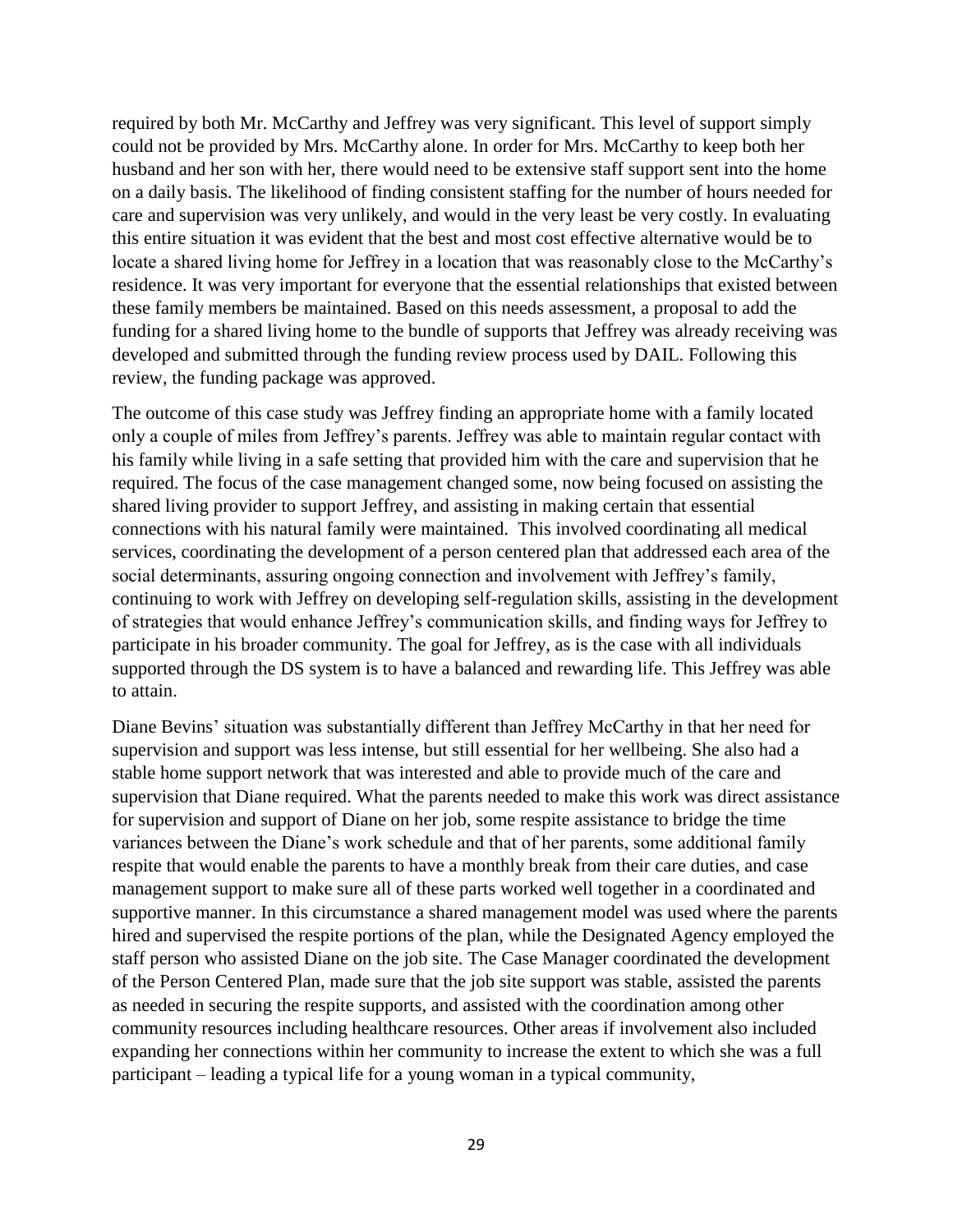The system in Vermont that supports people with intellectual and developmental disabilities is designed to assist individuals to live successful and healthy lives within typical Vermont communities. This work is based upon a person centered planning model that recognizes that the needs of the whole person must be addressed for an individual's wellness needs to be met. The Developmental Service System in Vermont is a mature system that has developed solid approaches to enable several thousand Vermonters with intellectual and developmental disabilities to lead successful lives. In earlier times, these are people who would have relied upon the types of institutional options which have subsequently been proven inadequate and extremely costly. The approach taken in developmental services in Vermont is to use the same existing community structures as everyone else uses, rather than duplicating them is some model where the underlying premise is that people with disabilities need to be supported in settings that have been established especially for them. This has been tried time and again throughout history and has failed on both social and fiscal grounds.

Vermont's developmental services model has not only been an efficacious model for people with developmental disabilities, but it is a model for health care reform more broadly. Developmental Disability services is a long term care model, but so is health care. In the DS world, there are occasions when some life event occurs that changes the equilibrium of the person in some acute way. In the first case study which began this paper, one such life event for Jeffrey McCarthy was being born with a cardiac abnormality that would have ended his young life but for a surgical intervention. Later in his life, another critical life event occurred when his father suffered a stroke. This event required a different type of intervention but one that was essential for his stability. There are of course other critical life events that happened in Jeffrey's life, as is the case with each and every one of us.

Most of us, most of the time, are able to effectively keep our own lives in order and in balance. When a significant life event occurs, most of us, most of the time, are able to figure out an effective way to manage these critical life events, whether they be of a medical, economic, or social origin. In doing this we often access our own social networks (which for most people are quite extensive) for guidance and support as we work our way through these real life occurrences. We naturally work to keep our lives in balance throughout this process as we are concerned (sometimes selfishly) with our whole being. The critical events in our lives may take center stage but usually only for a while.

Often people who are served within Vermont's DS program need outside assistance to keep their lives in balance. Despite this, it is no less important for the person in the DS world to have their lives balanced around those things which are important to them. Great care must be taken to assure that the person's sense of self does not become balanced by the preferences and beliefs of the "external balancer". For example, should this "external balancer" not be neutral but be a representative of a single social determinant arena, the likelihood increases that this single arena will become the dominant force in one's life at the expense of the other social determinants which are of equal importance. For example within DS history there has been many examples of a medical model becoming the dominant arena, and this has typically severely compromised the other social determinants. The resulting imbalance and the negative effects on service models is